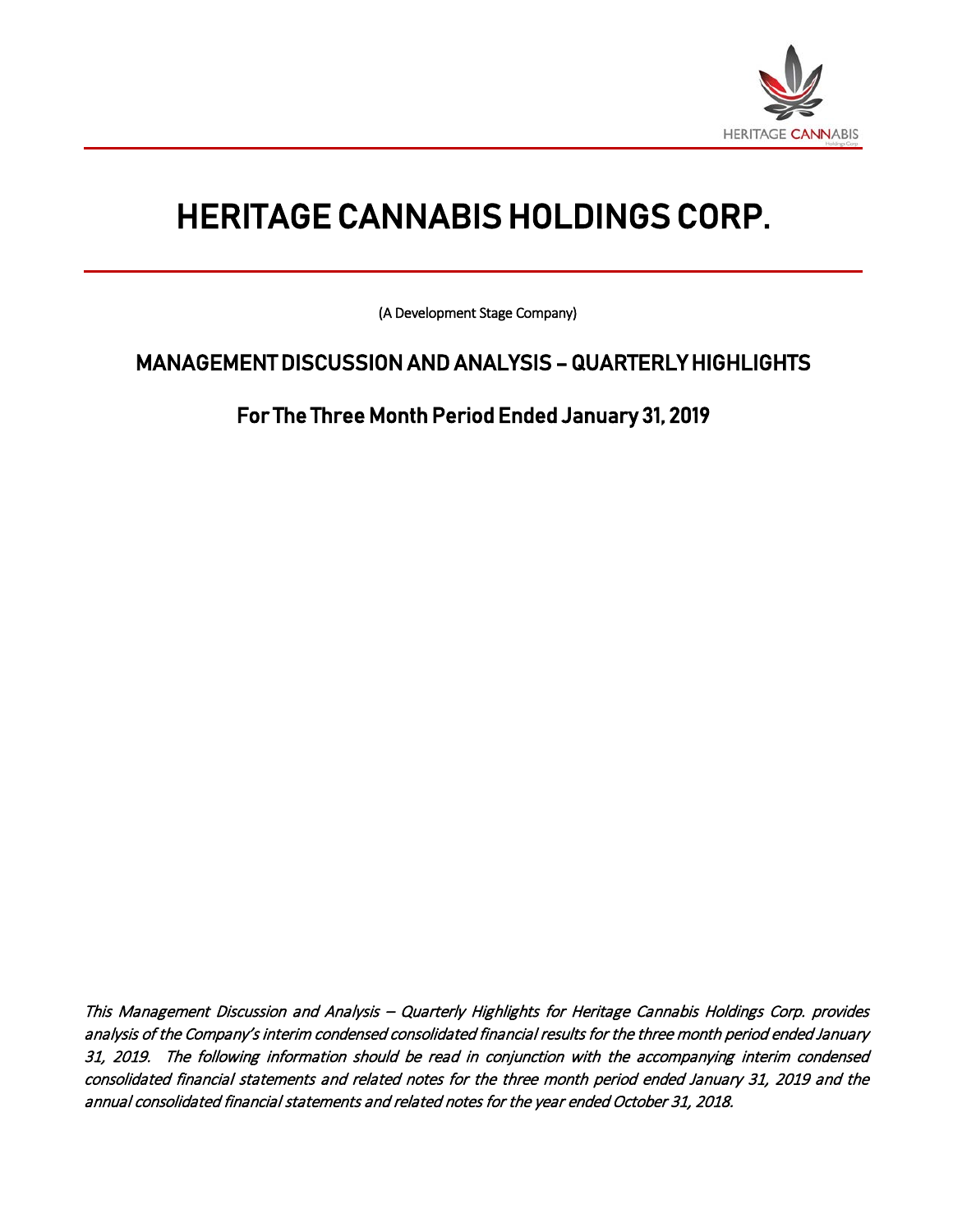

#### Date of Report

The following Management Discussion and Analysis – Quarterly Highlights ("MD&A") focuses on significant factors that have affected Heritage Cannabis Holdings Corp. (the "Company" or "Heritage") performance and such factors that may affect its future performance. This MD&A should be read in conjunction with the Company's interim condensed consolidated financial statements for the three month period ended January 31, 2019 and the annual consolidated financial statements and related notes for the year ended October 31, 2018, which were prepared in accordance with International Financial Reporting Standards ("IFRS"), as issued by the International Accounting Standards Board ("IASB"). Unless otherwise noted, all currency amounts are in Canadian dollars. This MD&A is dated March 28, 2019.

#### Forward-Looking Information

This MD&A contains forward-looking statements that relate to the Company's current expectations and views of future events. In some cases, these forward-looking statements can be identified by words or phrases such as "may", "might", "will", "expect", "anticipate", "estimate", "intend", "plan", "indicate", "seek", "believe", "predict" or "likely", or the negative of these terms, or other similar expressions intended to identify forward-looking statements. The Company has based these forward-looking statements on its current expectations and projections about future events and financial trends that it believes might affect its financial condition, results of operations, business strategy and financial needs. These forward-looking statements include, among other things, statements relating to:

- the Company's expectations regarding its revenue, expenses and research and development operations;
- the Company's anticipated cash needs and its needs for additional financing;
- the Company's intention to grow the business and its operations;
- expectations with respect to future production costs, capacity and yield;
- expectations regarding our growth rates, growth plans and strategies;
- expectations with respect to the approval and/or amendment of the Company's licenses;
- expectations with respect to the future growth of its medical and recreational cannabis products;
- the medical benefits, safety, efficacy, dosing and social acceptance of cannabis;
- the Company's competitive position and the regulatory environment in which the Company operates;
- the Company's expected business objectives for the next twelve months;
- the Company's plans with respect to the payment of dividends;
- the Company's ability to obtain additional funds through the sale of equity or debt commitments;
- the future growth of the cannabis industry;
- the ability of the Company's products to access consumer markets;
- the Company's ability to expand into international markets;
- the Company's relationship with its distribution partners;
- cannabidiol oil processing efficiency and sales;
- impact of scientific findings regarding long term impacts of Cannabis use or ability to cure medical issues
- the ability of the Company to access sufficient power for generation of greenhouses
- the efficiency of mechanical processing for hemp; and
- the variability of hemp farming.

Forward-looking statements are based on certain assumptions and analyses made by the Company in light of the experience and perception of historical trends, current conditions and expected future developments and other factors it believes are appropriate and are subject to risks and uncertainties. In making the forward-looking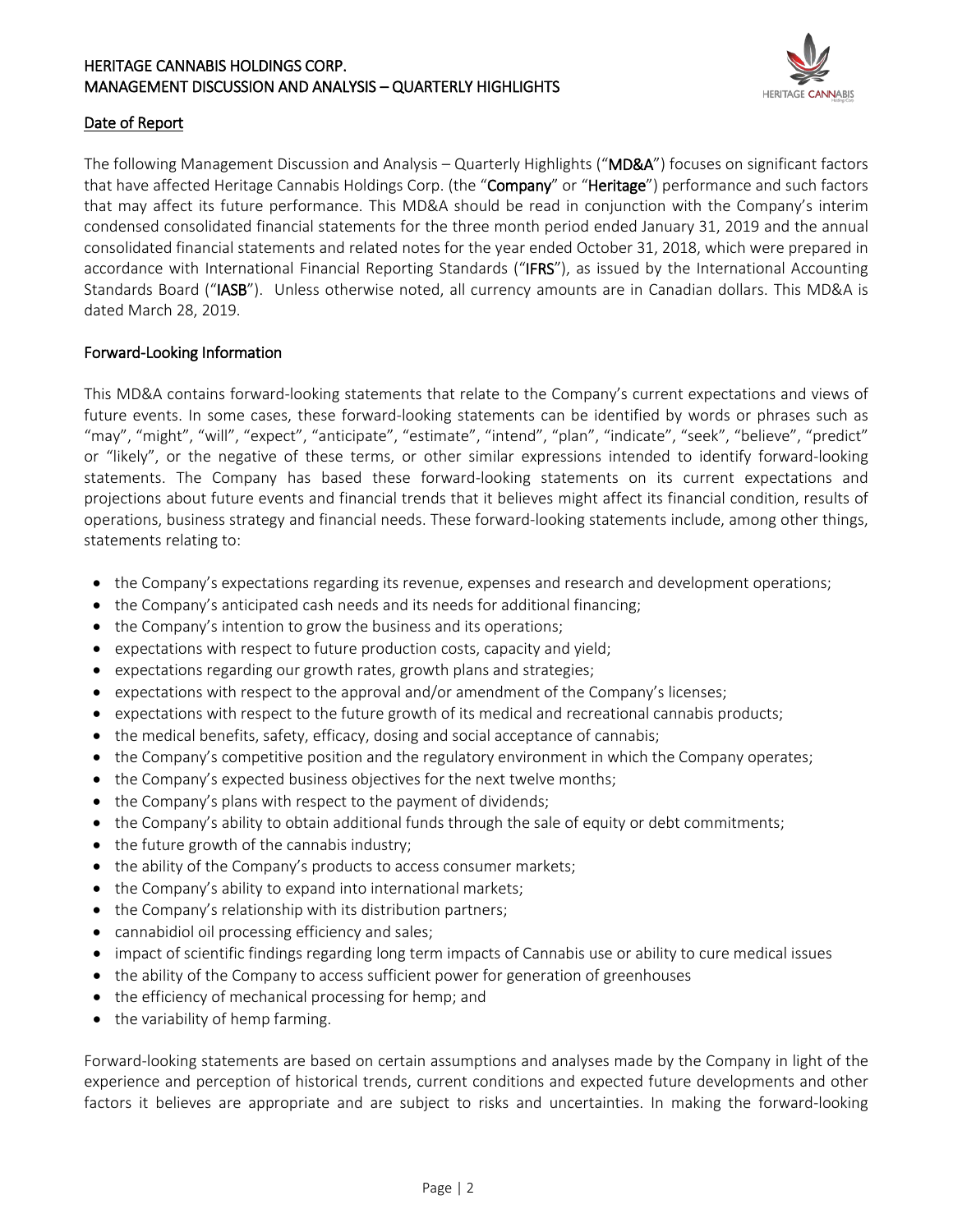

statements included in this MD&A, the Company has made various material assumptions, including but not limited to (i) that regulatory requirements will be maintained; (ii) general business and economic conditions; (iii) the Company's ability to successfully execute its plans and intentions; (iv) the availability of financing on reasonable terms; (v) the Company's ability to attract and retain skilled staff; (vi) market competition; (vii) the products and technology offered by the Company's competitors; and (vii) that the Company's current good relationships with its suppliers, service providers and other third parties will be maintained. Although the Company believes that the assumptions underlying these statements are reasonable, they may prove to be incorrect, and the Company cannot assure that actual results will be consistent with these forward-looking statements. Given these risks, uncertainties and assumptions, investors should not place undue reliance on these forward-looking statements. Whether actual results, performance or achievements will conform to the Company's expectations and predictions is subject to a number of known and unknown risks, uncertainties, assumptions and other factors, including those listed under "Risks and Uncertainties", which include:

- the Company is a development stage company with little operating history, a history of losses and the Company cannot assure profitability;
- the Company is reliant on government-issued sales and processing licenses to produce and sell cannabis products in Canada;
- the Company is subject to changes in Canadian laws, regulations and guidelines which could adversely affect the Company's future business and financial performance;
- the Company may not be able to effectively manage its growth and operations, which could materially and adversely affect its business;
- the Company may become subject to litigation, including for possible product liability claims, which may have a material adverse effect on the Company's reputation, business, results from operations and financial condition;
- the Company's operations are subject to environmental regulation in the various jurisdictions in which it operates;
- the Company faces competition from other companies where it will conduct business and those companies may have a higher capitalization, more experienced management or may be more mature as a business;
- the Company is reliant on management. If the Company is unable to attract and retain key personnel, it may not be able to compete effectively in the cannabis market;
- there is no assurance that the Company will obtain, retain and/or renew any relevant licenses and its business is dependent upon such licenses;
- the Company's industry is experiencing rapid growth and consolidation that may cause the Company to lose key relationships and intensify competition;
- the Company may have to sell additional equity securities or secure debt facilities for cash to fund operations, capital expansion, mergers and acquisitions. If funds are raised through the issuance of equity or convertible debt securities, existing shareholders could suffer dilution and any new equity securities could have rights, preferences and privileges superior to those of the common shares of the Company (the "Common Shares"). Any debt financing secured in the future could involve restrictive covenants relating to capital raising activities and other financial and operational matters, which may impede the Company's ability to obtain additional capital and to pursue business opportunities.
- the Company currently has certain insurance coverage; however, because the Company operates within the cannabis industry, there are additional difficulties and complexities associated with such insurance coverage;
- the cultivation of cannabis and hemp includes risks inherent in an agricultural business including the risk of crop loss, quality of crop, sudden changes in environmental conditions, equipment failure, product recalls and others;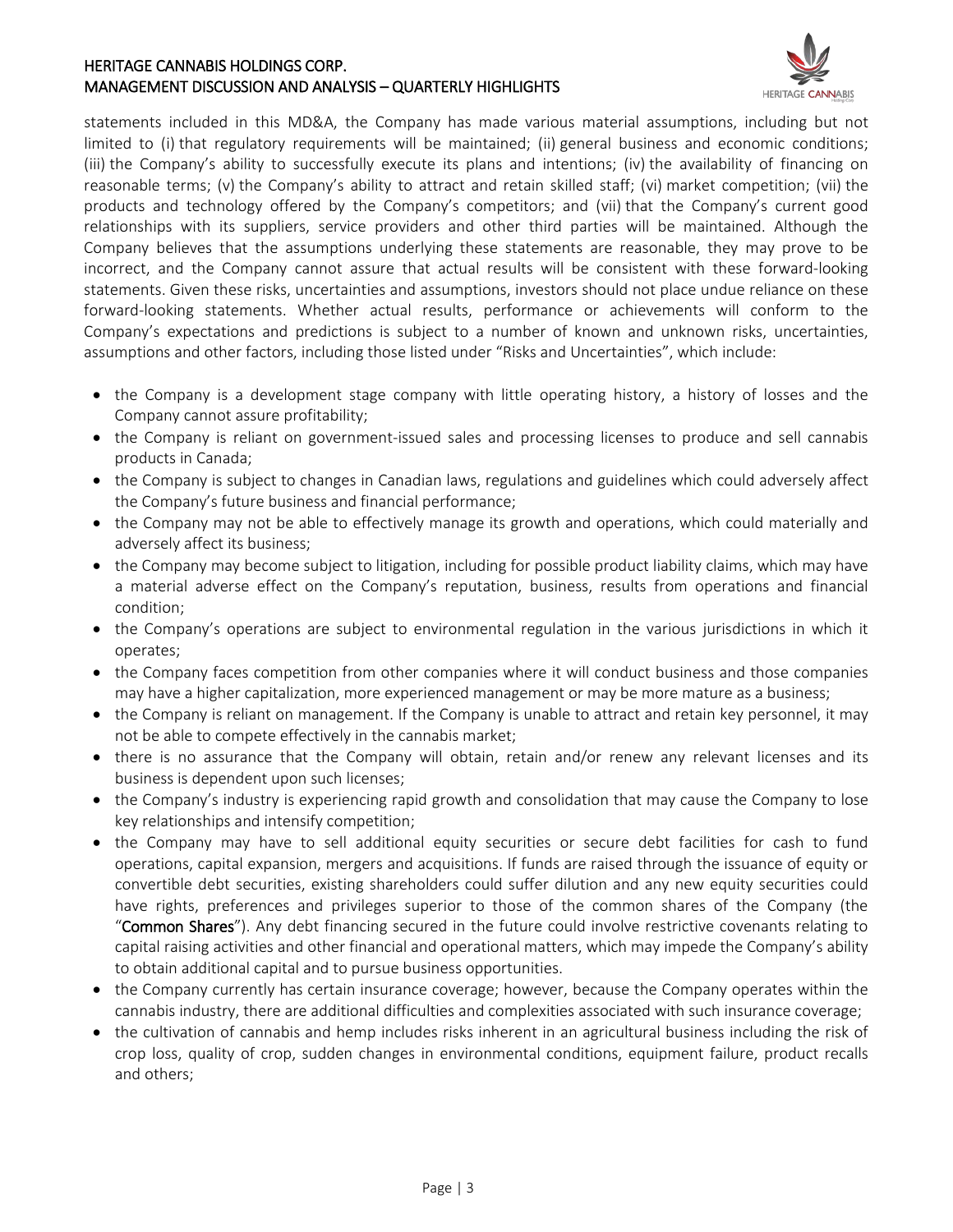

- the expansion of the medical cannabis industry may require new clinical research into effective medical therapies;
- under the *Cannabis Act* (the "Cannabis Act") and the current and proposed regulations thereunder (the "Cannabis Regulations"), the Company may have restrictions on the type and form of marketing and packaging it can undertake which could materially impact sales performance;
- the Company's officers and directors may be engaged in a range of business activities resulting in conflicts of interest;
- in certain circumstances, the Company's reputation could be damaged;
- the Company is operating at a regulatory frontier. The cannabis industry is relatively new and is evolving and it is an industry that may not succeed;
- the Company is vulnerable to rising energy costs and access to energy;
- the Company may not be able to obtain all necessary licenses, authorizations and permits or complete construction of its facilities on a timely basis, which could, among other things, delay or prevent the Company from becoming profitable;
- regulatory scrutiny of the Company's industry may negatively impact its ability to raise additional capital;
- the Company cannot make assurances that a market will continue to develop or exist for the Common Shares and or what the market price of the Common Shares will be;
- the market price for Common Shares may be volatile and subject to wide fluctuations in response to numerous factors, many of which are beyond the Company's control;
- the Company does not anticipate paying cash dividends;
- future sales of Common Shares by existing shareholders could reduce the market price of the Company's shares;
- the Company is subject to certain construction related risks;
- licencing risks related to expansion of operations, including multi-site license amendments;
- the United States may impose travel and entry bans on Company directors, officers and employees and investors in the Company's securities; and
- no guarantee on the use of available funds by the Company.

If any of these risks or uncertainties materialize, or if assumptions underlying the forward-looking statements prove incorrect, actual results might vary materially from those anticipated in those forward-looking statements. The assumptions referred to above and described in greater detail under "Risk and Uncertainties" should be considered carefully by readers.

The Company's forward-looking statements are based on the reasonable beliefs, expectations and opinions of the management of the Company ("Management") on the date of this MD&A (or as of the date they are otherwise stated to be made). Although the Company has attempted to identify important factors that could cause actual results to differ materially from those contained in forward-looking statements, there may be other factors that cause results not to be as anticipated, estimated or intended. There is no assurance that such statements will prove to be accurate, as actual results and future events could differ materially from those anticipated in such statements. Accordingly, readers should not place undue reliance on forward-looking statements. We do not undertake to update or revise any forward-looking statements, except as, and to the extent required by, applicable securities laws in Canada.

#### Management's Responsibility for Financial Statements

The information provided in this MD&A, including the interim condensed consolidated financial statements, are the responsibility of Management. In the preparation of the accompanying interim condensed consolidated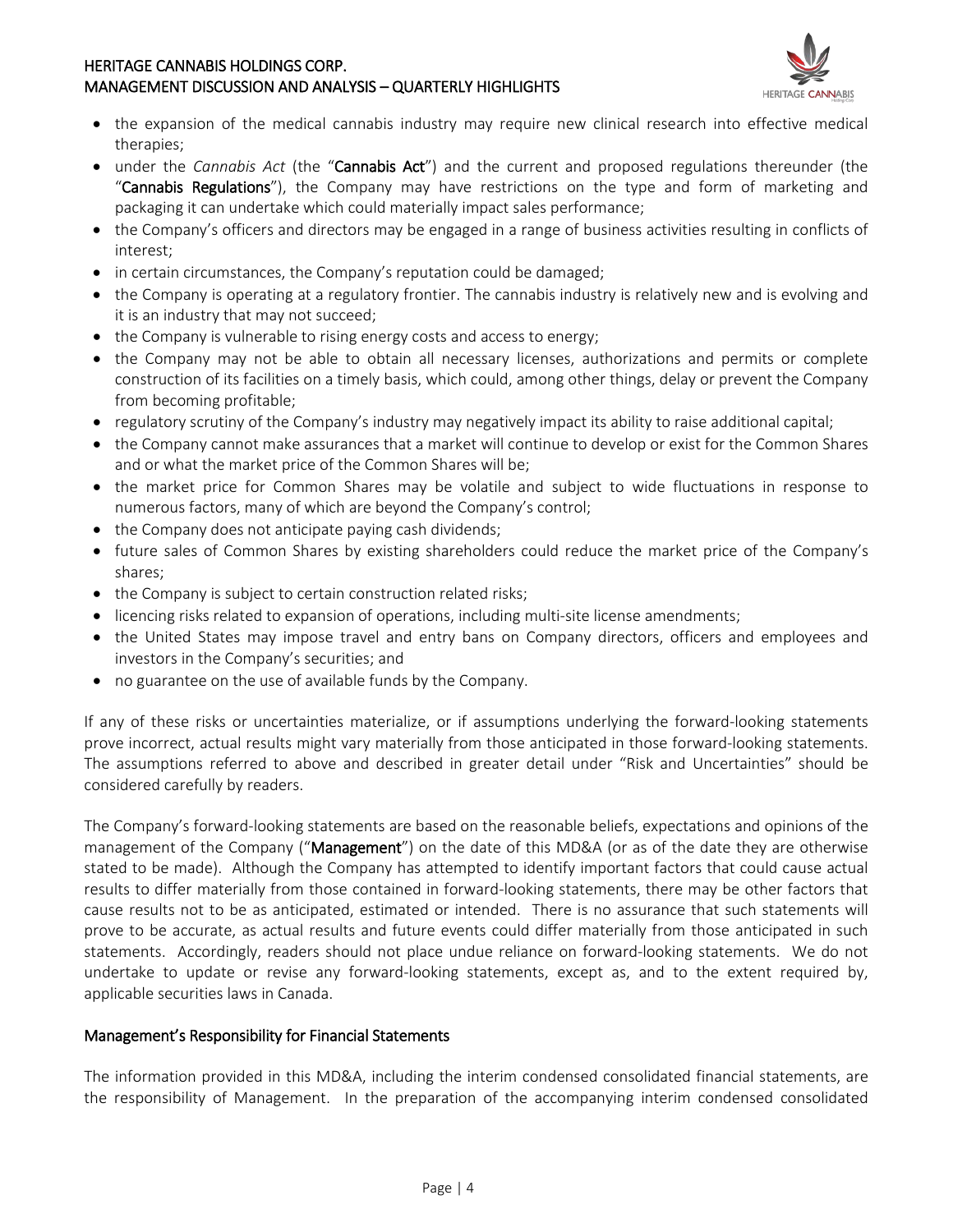

financial statements, estimates are sometimes necessary to make a determination of the future values for certain assets or liabilities. Management believes such estimates have been based on careful judgments and have been properly reflected in the accompanying interim condensed consolidated financial statements.

Management maintains a system of internal controls to provide reasonable assurance that the Company's assets are safeguarded and to facilitate the preparation of relevant and timely information.

#### Nature of Business

The Company was incorporated on October 25, 2007 under the *Business Corporations Act* of British Columbia. The Company was called for trading on the TSX Venture Exchange on January 6, 2010. Effective March 8, 2013, Trijet Mining Corp. consolidated its share capital on a two-old-for-one-new basis and changed its name to Umbral Energy Corp. On October 20, 2014, the shares of the Company commenced trading on the Canadian Securities Exchange ("CSE") under the symbol "UMB.C" and delisted its Common Shares from the TSX Venture Exchange. On January 9, 2018, the Company changed its name to Heritage Cannabis Holdings Corp. trading under the symbol "CANN.C" with no consolidation of capital and completed a Fundamental Change of Business pursuant to CSE Policy 8 and operates as a cannabis issuer.

The Company's head office is located at 929 Mainland Street, Vancouver, B.C. V6B 1S3 and its registered and records office is care of McMillan LLP, Suite 1500 – 1055 West Georgia St., Vancouver, B.C. V6E 4N7.

Heritage is developing a vertically integrated cannabis-based business, focusing on the emerging Canadian cannabis market, which is regulated under the Cannabis Act, the Cannabis Regulations, and other applicable laws. The Cannabis Act received Royal Assent on June 21, 2018 and it, along with its supporting regulations, came into force on October 17, 2018. The Cannabis Act created a market for recreational and medical cannabis by expanding the class of individuals who were legally permitted to purchase and consume cannabis in Canada.

In pursuit of its vision, Heritage has built an infrastructure of complementary entities, each focused on developing Heritage's strategy to build a vertically integrated seed to sale business.

Heritage's subsidiary, PhyeinMed Inc. ("PhyeinMed"), holds a Health Canada issued cultivation, processing and medical sales licence. PhyeinMed operates out of a 15,500 square foot processing facility in Falkland, British Columbia, which has been fit out with a drying room, trimming room, packaging area and an approved security level vault. PhyeinMed's current cultivation strategy will be fulfilled through greenhouses, which will be built on the property's 13 acres of land. Currently, 4 greenhouses, with a total square footage of 16,000 have been erected. A phase-wise expansion strategy continues at this facility with the potential to add additional greenhouses and increase growing capacity to approximately 95,000 square feet.

CannaCure Corporation ("CannaCure"), a wholly owned subsidiary of Heritage, operates out of 122,000 square foot facility in Fort Erie, Ontario. Currently, CannaCure holds a Health Canada issued cultivation licence under the Cannabis Regulations. It has submitted a request for amendment to its cultivation license to include licenses for processing and medical sales. The facility, located at 333 Jarvis Street, was a former manufacturing plant for a pharmaceutical white labeler Presently, approximately 24,260 square feet has been retrofitted for cannabis activities, and Management believes that size and layout of the facility offer significant advantages in terms of expansion and diversification of product offerings and services. Subject to an expansion of the cultivation capacity discussed below, Management has earmarked the remainder of the facility for extraction, and strategic partnerships, including related storage requirements. Management is in the process of developing partnership criteria in connection with the selection of long term strategic partners.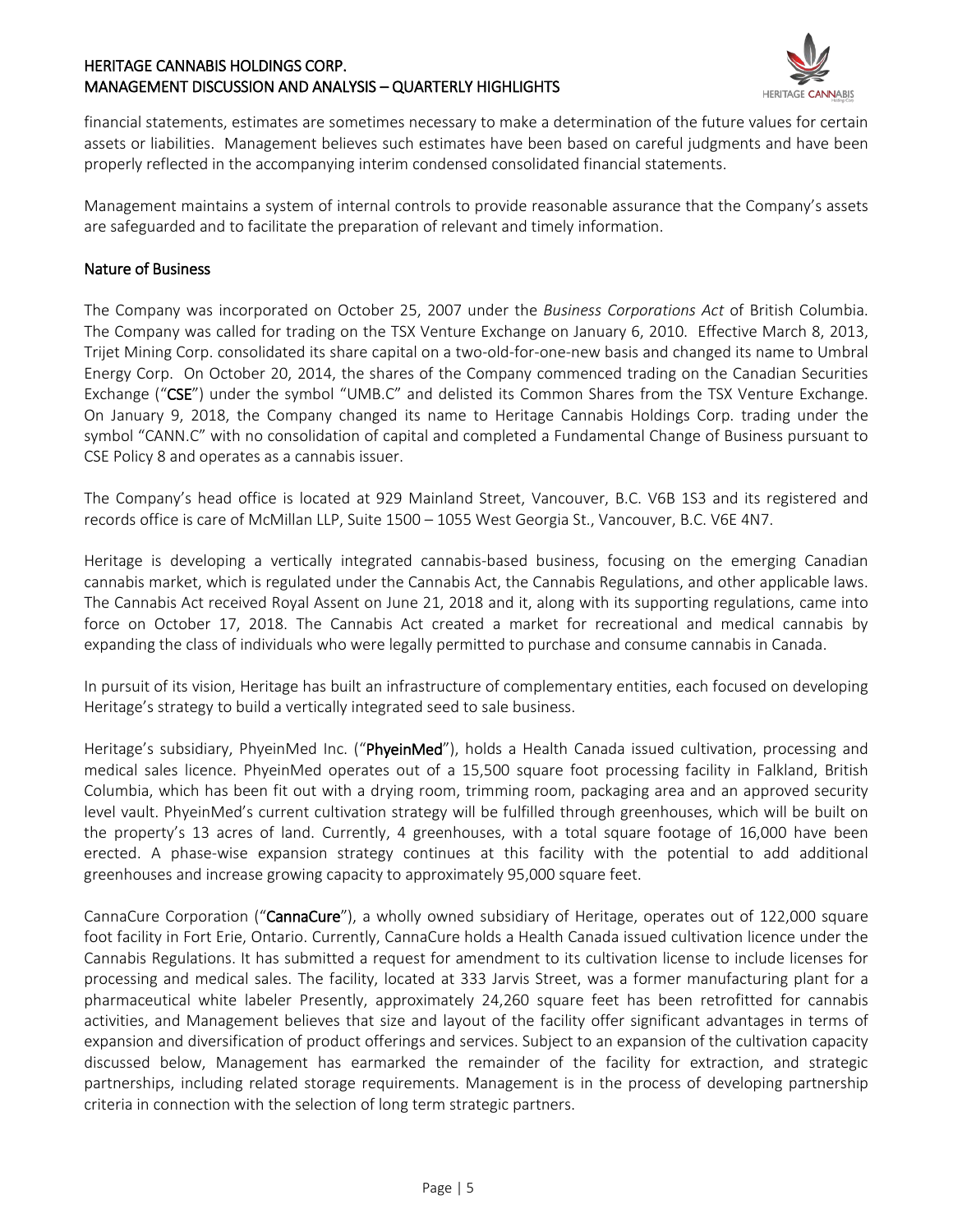

Purefarma Solutions Inc. ("Purefarma") is a wholly owned subsidiary with its head office in Kelowna, British Columbia. A leader in extraction techniques and processing, Purefarma will deploy its team and devote its efforts towards the commencement of Heritage's processing activities. Purefarma is strategic to the Company's seed to sale business strategy for its extraction and processing capabilities. At the same time, it will also be working closely with the Company's newest entity, BriteLife Science Ltd. ("BriteLife").

BriteLife was established to support the business objectives of Heritage by creating products and services which champion an integrative approach to cannabinoid therapy for healthcare consumers and healthcare practitioners. Led by Dr. Chris Spooner, the Company's Chief Science Officer, BriteLife seeks to develop tools, resources and methods to simplify and normalize the use of medical cannabis while at the same time optimizing health outcomes for patients through a personalized and scientific approach to cannabinoid therapy.

#### First Quarter Updates

Just 5 days into the quarter, on November 5, 2018, the Company completed a three-cornered amalgamation, which resulted in CannaCure becoming a wholly owned subsidiary. In consideration of the acquisition, the Company issued 133,333,326 Common Shares and 7,139,004 replacement options and 1,815,347 replacement warrants to the former CannaCure share, option and warrant holders. The total purchase consideration recorded was \$31,996,154, net of CannaCure's acquisition costs, and was based on the closing price of Heritage shares on November 5, 2018. In connection with the acquisition, the Company also issued 4,000,000 Common Shares as an advisor fee. With this acquisition, the Company added a second Health Canada issued license to its portfolio and a 122,000 square foot facility, with over 95,000 square feet of production space, capable of being outfitted for processing and manufacturing of cannabis oils and infused products. At the time of acquisition CannaCure had already retrofitted 24,260 of square feet for cultivation and administration.

On November 7, 2018, two days following the close of the CannaCure acquisition, the Company announced the completion of a best efforts private placement of 30,000,000 special warrants ("Special Warrants") at a price of \$0.25 per Special Warrant for aggregate proceeds of \$7,500,000. Each Special Warrant was deemed exercised for 1.10 units of the Company (each, a "Unit") on February 6, 2019, following the receipt issued by the British Columbia Securities Commission for the Short Form Prospectus of the Company dated January 30, 2019. Each Unit is comprised of one Common Share of the Company and one Common Share purchase warrant, entitling the holder to purchase one Common Share at an exercise price of \$0.35 for a period which ends on the earlier of (i) May 7, 2021 and (ii) the date specified in any warrant acceleration notice.

The offering was conducted by a syndicate of agents led by Cormark Securities Inc., and included Canaccord Genuity Corp., and in consideration for their services, the agents received cash commission of \$387,825 and an aggregate of 1,551,300 broker special warrants (the "Broker Special Warrants"). Each Broker Special Warrant was automatically exercised without payment of additional consideration into one broker warrant, with each such broker warrant exercisable for one Unit at an exercise price of \$0.25 for a period of 30 months from November 7, 2018.

After deducting the cash commission, disbursements and the estimated expenses, the net proceeds from the Offering amounted to approximately \$6,862,102, of which \$55,000 had been received at October 31, 2018.

In December 2018, the Company acquired 100% of the common shares of Purefarma. In order to fairly value the intangibles, including the know-how assets, of Purefarma, the purchase consideration was comprised of 33,333,333 Common Shares and two performance driven earn out streams, as described below.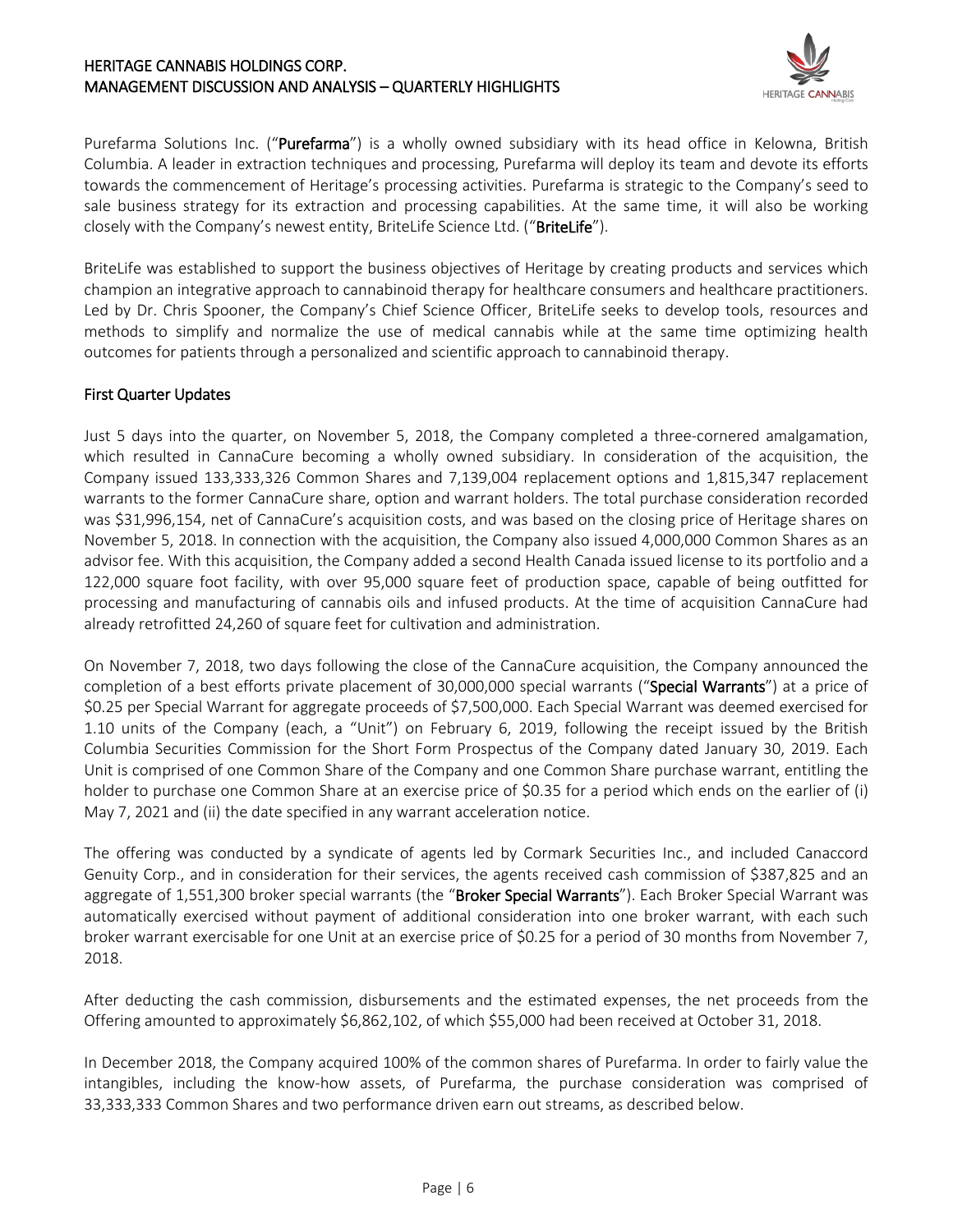

#### Earn Out Shares

Heritage will issue additional Common Shares to the former shareholders of Purefarma subject to Purefarma achieving certain cumulative gross margin targets by December 31, 2023. If fully achieved, a maximum of 21,100,000 Common Shares will be issued, which would require Purefarma to earn \$100 million in cumulative gross margin by December 31, 2022.

#### Performance Payments

Over the next four calendar years, Heritage will pay an annual royalty to the former shareholders of Purefarma based on that fiscal year's gross margin on extraction-generated revenues. The royalty is set at 12% for the first year, declining to 9%, 6% and 3% each year following (the "Performance Payments").

The quarterly financial statements for the period ending January 31, 2019 reflect Management's best estimate of the total purchase consideration for the Purefarma shares, being \$8,909,985 inclusive of cash paid consideration and contingent consideration in the form of earn out shares and performance payments. In arriving at this value, Management was required to make a number of assumptions about the future performance of Purefarma, including, but not limited to, the demand for cannabis oils, competitive pressures on the price per gram of oil, the ability to expand extraction opportunities outside of Canada and capacity and capital limitations of the Company and its facilities. For accounting purposes, the liability associated with the Performance Payments will be remeasured at each reporting period with changes in value accounted through Profit and Loss.

In connection with the acquisition, the Company also issued 1,200,000 Common Shares as an advisory fee to an arm's length third party.

In addition to adding experience and skills to the Company's team, the Purefarma acquisition also provides the Company with key supply agreements and relationships. At the time of the acquisition, Purefarma had secured a multi-year agreement which gave them the right to purchase the biomass from 1,600 acres of hemp for extraction processing.

In reaction to the fast growth in the first quarter of 2019, the company has bolstered its Management team as interim Chief Executive Officer, Clint Sharples, accepted the full time appointment as Chief Executive Officer; Dan Phaure was appointed Chief Operating Officer and Erin Prohaska was appointed Chief Financial Officer.

The Heritage board of directors also went through a transformation, with Graeme Staley (CEO of Purefarma) joining as a director in December, Celine Arsenault joining as a director in February and Donald Ziraldo joining as Chairman in February. The new Board offers Management a well balanced perspective on strategy and a deep resource pool in areas such as finance, operations and business development.

#### Plans and Milestones

Management is focused on driving revenues and achieving its seed to sale vision. To that end, the following key milestones have been identified as critical success factors and are being actively monitored: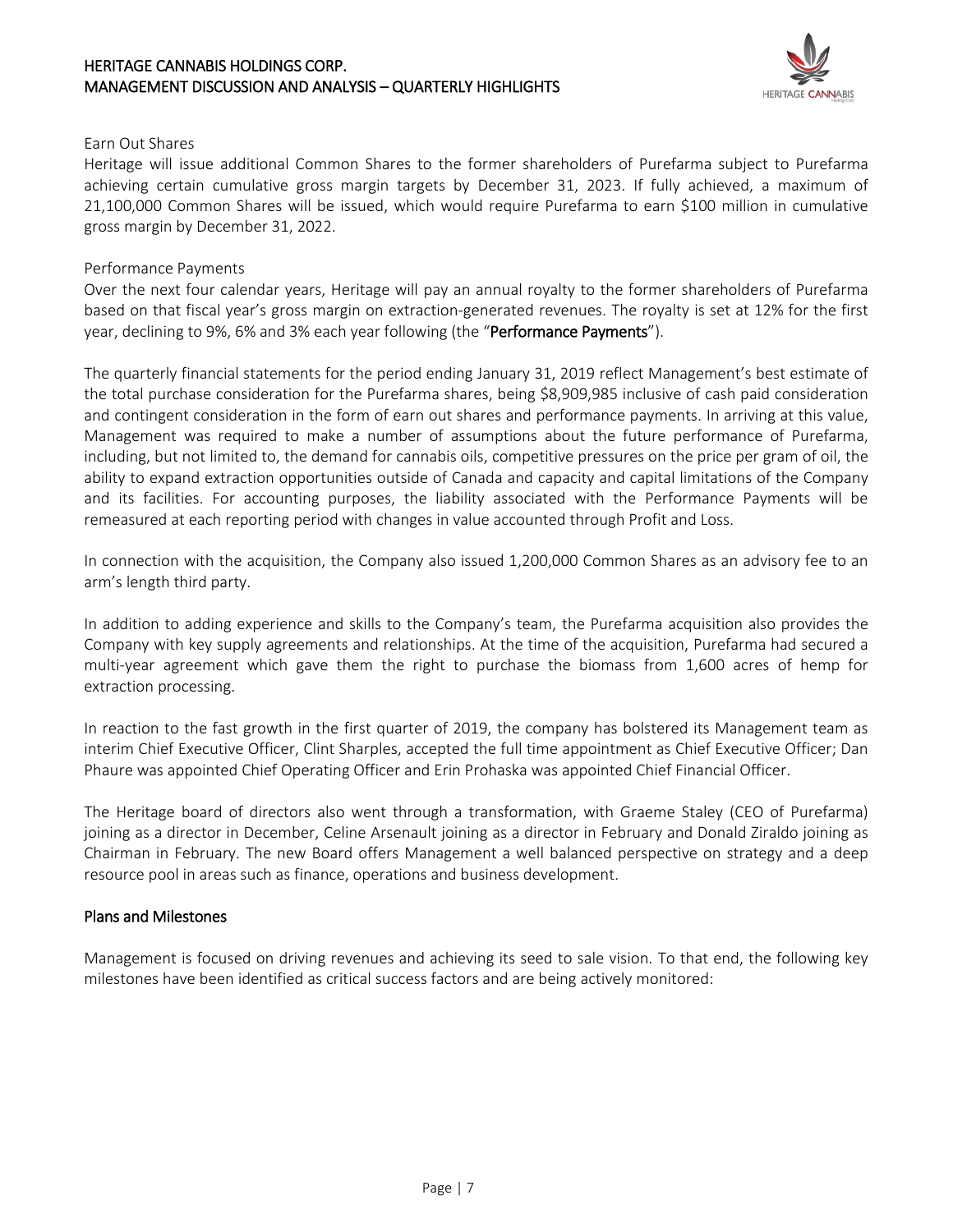

| Milestone                                                                | Estimated time to completion |  |
|--------------------------------------------------------------------------|------------------------------|--|
| Purchase, delivery and installation of $\sqrt{Q^2-Q^2}$ 2019 – Note 1    |                              |  |
| initial Oil Extraction machines                                          |                              |  |
| Phase 2 Fort Erie Facility – cultivation and $\vert$ Q3-Q4 2019 – Note 2 |                              |  |
| extraction expansion                                                     |                              |  |
| Falkland Facility - extraction retrofit                                  | Complete                     |  |
| Falkland Facility - cultivation expansion                                | Ongoing                      |  |

Note 1

On February 1, 2019 the Company entered into an agreement to acquire three new Vitalis extraction systems for a total purchase price of \$1,746,242. Two units were delivered to the CannaCure facility in Fort Erie, Ontario, and one unit was delivered to the Falkland Facility where it was paired with the Company's existing extraction system.

In reaction to the demand for processing, the company initiated the order of an additional 2 machines for the CannaCure facility, which are expected to be delivered in the Company's third fiscal quarter.

#### Note 2

Management is in the process of finalizing plans for a Phase 2 build out of its indoor cultivation space. This expansion includes outfitting four new grow rooms which together have a total footprint of approximately 4,000 square feet.

#### Results of Operations

For the three month period ended January 31, 2019, the Company recorded a net loss and comprehensive loss of \$3,518,730 or \$0.01 loss per share compared to a net loss and comprehensive loss of \$1,845,276 or \$0.01 loss per share for the three month period ended January 31, 2018.

General and administrative expenses for the Company increased from \$1,937,003 for the three month period ended January 31, 2018 to \$3,614,710 for the current three month period, an increase of \$1,677,707. This increase was attributable to the following:

- a) Advertising, travel and promotion increased from \$11,073 for the three month period ended January 31, 2018 to \$101,566 for the three month period ended January 31, 2019. This increase of \$90,493 was mainly due to the engagement of Investor Relations firm Hybrid Financial, travel specifically related to the acquisitions, and as a result of a larger team operating businesses across Canada. With the exception of the increase related to the acquisition travel, Management expects these expenses to remain at the elevated levels seen in Q1 2019.
- b) Amortization expense of \$2,375 for the three month period ended January 31, 2018 increased to \$195,156 for the current period. This increase of \$192,781 is due to the amortization of finite life intangible assets and the depreciation of the Company's Property, Plant and Equipment.
- c) Consulting fees increased from \$224,742 for the three month period ended January 31, 2018 to \$391,912 for the three month period ended January 31, 2019, an increase of \$167,170. Included in this increase is \$50,000 of reimbursed acquisition costs of CannaCure, including costs related to due diligence and negotiation of the transaction. The remaining increase was primarily due to consulting costs incurred by CannaCure in its ordinary operations, approximately \$43,000, for which there is no prior quarter comparative, and an increase in Heritage's executive bench strength as its management team and operational capacity are developed.
- d) Management fees of \$45,000 were recorded during the three month period ended January 31, 2019 as compared to \$40,000 in the comparable prior three month period. Although the monthly management fees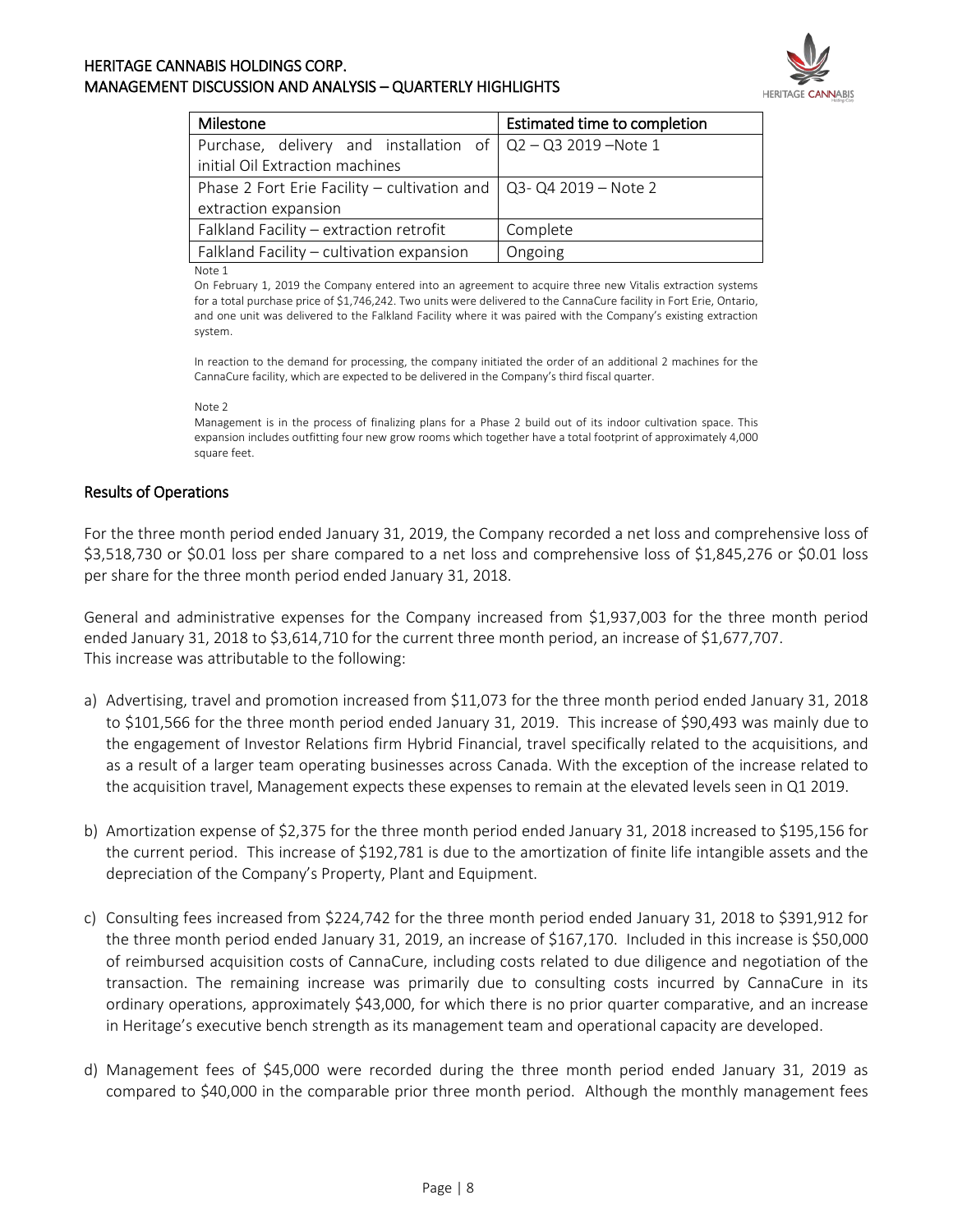

increased from \$10,000 per month to \$15,000 per month (an expected increase of \$15,000 for the quarter), the overall increase was offset by the \$10,000 Change of Business filing statement expensed in the three month period ended January 31, 2018.

- e) Office expense and miscellaneous increased from \$44,718 for the three month period ended January 31, 2018 to \$322,670 for the three month period ended January 31, 2019, an increase of \$277,952. This increase was mainly due to the increased activity required to administer and manage the Company, including its new subsidiaries, as it evolves from a development stage to an operational producer, processor and seller of cannabis. Management expects these expenses to continue to increase as it builds out its teams and operational capacity.
- f) Professional fees increased from \$55,029 for the three month period ended January 31, 2018 to \$187,593 for the three month period ended January 31, 2019, an increase of \$132,564. This increase was significantly due to the assistance of legal and accounting professionals in connection with the transactions to acquire CannaCure and Purefarma, including valuation costs and the reimbursement of \$68,436 of professional fees incurred by CannaCure on the acquisition.
- g) Regulatory fees increased from \$17,856 for the three month period ended January 31, 2018 to \$18,344 for the current three month period, a negligible increase of \$488.
- h) Shareholder communications increased from \$9,690 for the three month period ended January 31, 2018 to \$62,283 for the three month period ended January 31, 2019, an increase of \$52,593. This increase was due to the Company's investment in digital media programs designed to update current and potential shareholders of new developments happening at Heritage.
- i) Share-based payments increased by \$502,391 from \$1,530,577 for the three month period ended January 31, 2018 to \$2,032,968 for the three month period ended January 31, 2019. During the comparable prior period, a total of 7,850,000 incentive stock options were granted to entice and retain key personnel with a deemed value of \$1,530,577. During the three months ended January 31, 2019, \$2,020,311 of share-based payments were awarded to advisors in connection with the acquisitions of CannaCure and Purefarma. Of this amount, \$586,311 represented the deemed reimbursement of acquisition costs incurred by CannaCure for due diligence and other transaction services. In addition, as part of the purchase consideration, the Company assumed CannaCure's outstanding employee stock options, which in the three months ended January 31, 2019 resulted in a \$12,657 expense relating to the vesting of said options. Share-based payments are a noncash expense.
- j) Transfer agent and shareholder information increased from \$943 for the three month period ended January 31, 2108 to \$18,458 for the three month period ended January 31, 2019, an increase of \$17,515. This increase is due to the number of shares issued and a direct result of the acquisitions of CannaCure and Purefarma.
- k) Salaries, wages and benefits increased from \$nil for the three month period ended January 31, 2018 to \$238,760 for the current three month period. This is due to the acquisitions of Cannacure and Purefarma, each of which had a core team of employees, including 3 full time employees at Cannacure and 10 full time employees at Purefarma.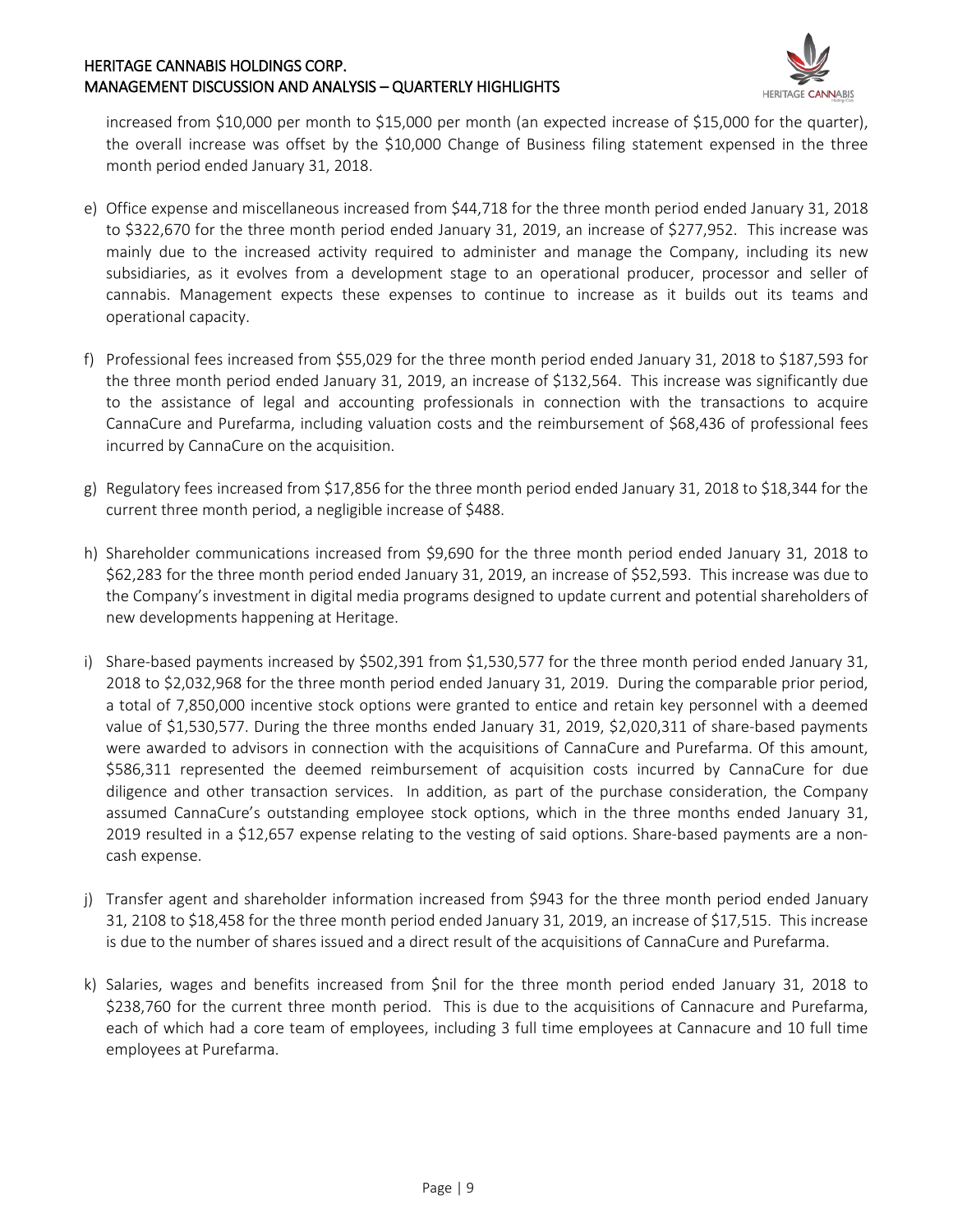

Overall, the Company's general and administrative expenses increased significantly as compared to the prior three month period. Although some of the largest increases came from one-time transaction related costs (refer to changes in Consulting fees, Professional fees and Share-based payments), Management has estimated its current burn rate at \$450,000 per month. The burn rate reflects obligations assumed by the Company on the acquisitions, including rents, an increased payroll burden, and day-to-day operating costs, reflective of the increase in operating entities within the Heritage group of Companies. There can be no assurance that the Company will be able to continue to raise funds, which may affect the Company's ability to meet its future obligations. Should the Company be unable to realize its assets and discharge its liabilities in the normal course of business, the net realizable value of its assets may be materially less than the amounts recorded in the interim condensed consolidated financial statements.

#### Commitments – from Acquisitions

As a result of the acquisition of Cannacure, the Company has an option to purchase the 122,000 square foot facility it operates out of, located at 333 Jarvis Street in Fort Erie, Ontario for \$2,200,000 plus applicable sales and land transfer taxes. As consideration for the option, the Company is committed to pay an annual amount of \$200,000 plus HST, in monthly increments, for the period that commenced in January 2018 and until the earlier of the expiration of the option, being October 21, 2019 or the exercise of the option by the Company.

At the time of the acquisition, CannaCure had made a conditional commitment to issue shares to an arm's length operator of greenhouses, located in Leamington Ontario. The commitment would be triggered, if and only if, the Company exercises its option to acquire the arm's length party's greenhouse property for a purchase price of \$66,000,000. The option expires in August 2019. CannaCure had also made a commitment to issue shares to a third party consultant on the occurrence of a successful harvest of cannabis out of their Fort Erie facility.

With the acquisition of Purefarma, the Company gained access to processing inputs by way of Purefarma's commitments for the acquisition of \$500,000 of industrial hemp grain and the biomass yield from 1,600 acres of hemp at a price of \$20 per kilogram of biomass.

### Other Commitments

During the quarter, the Company entered into a consulting agreement with investor relations firm, Hybrid Financial. For its services, Hybrid will be compensated in an amount of \$14,000 monthly. Hybrid will also be granted options to purchase up to 1,000,000 Common Shares. The first tranche of options, 500,000 in total, were issued in February 2019 and are subject to regulatory vesting conditions.

Subsequent to the quarter ended January 31, 2019, and in conjunction with an October 2014 agreement with the non-controlling interest in PhyeinMed, the Company will purchase 150,000 class G preferred shares of PhyeinMed of for total consideration of \$150,000. The commitment to purchase the class G shares was triggered following the March  $8<sup>th</sup>$  issuance of Health Canada processing and medical sales licenses. As part of this agreement, the Company is also committed to purchase the non-controlling interest's remaining 400,000 class G preferred shares of PhyeinMed for \$400,000 upon PhyeinMed meeting certain EBITDA milestones.

On March 16, 2019, the Company entered into a lease for a period of one year, commencing on April 1, 2019. The Company is committed to monthly payments of \$2,600 in connection with this lease.

#### **Liquidity**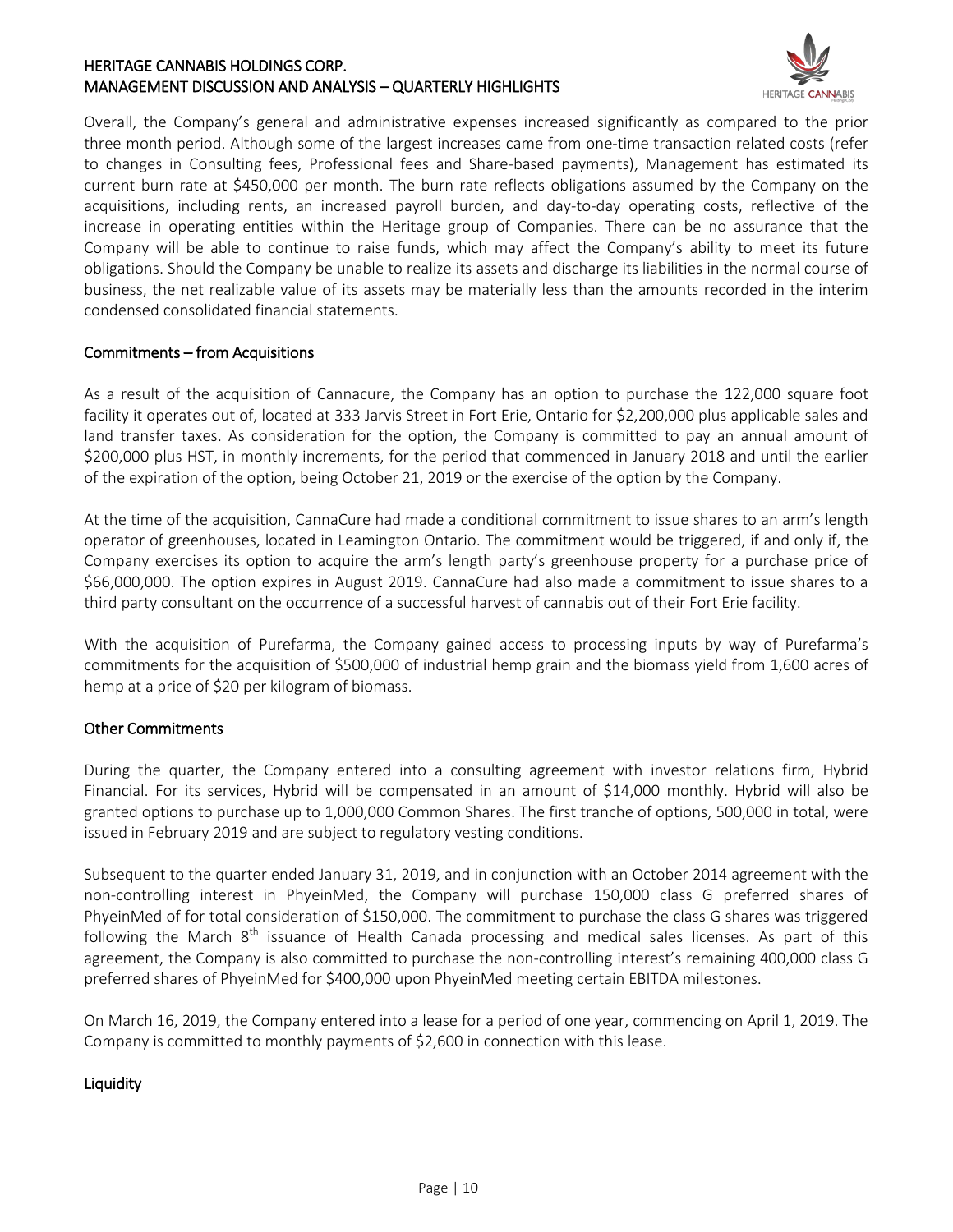

Managing the Company's liquidity and capital structure requires maintaining sufficient cash to fund the Company's operating and strategic growth requirements.

The table below sets out the Company's current assets, short term liabilities and working capital at January 31, 2019.

|                        | As at January 31, 2019 | As October 31, 2018 |  |
|------------------------|------------------------|---------------------|--|
| Current Assets         | S6.758.184             | \$1,793,217         |  |
| Short term liabilities | \$1,970,733            | \$712,331           |  |
| Working capital        | S4.787.451             | \$1,080,886         |  |

The January 31, Current Assets, includes a cash position of \$5,520,748 (including a \$4,500,000 cashable GIC) compared to \$1,174,600 of cash at October 31, 2018.

The table below summarizes the Company's use of cash over the 3 month period ending January 31, 2019 and the comparable 3 month period ending January 31, 2018.

| Use of Funds                | January 31, 2019 | January 31, 2018 |  |
|-----------------------------|------------------|------------------|--|
| <b>Operating Activities</b> | (51,685,936)     | (5608, 054)      |  |
| <b>Investing Activities</b> | (55,336,024)     | (5426, 676)      |  |
| <b>Financing Activities</b> | \$6,868,108      | \$2,230,797      |  |

The changes in Operating Activities have been described above in the section titled Results of Operations.

During the quarter, investing activities resulted in a total cash outflow of \$5,336,024, with the largest outflow being the purchase of a \$5,000,000 GIC of which \$500,000 was redeemed during the period. As the Company accelerates its operating plans and readies itself for production, continued investment on plant, property and equipment is expected.

During the quarter, the Company received total proceeds from financing activities of \$6,902,365 for the issuance of share capital and as a result of the exercise of incentive stock options and warrants. Included in the \$6,902,365 is \$6,807,102 of net cash proceeds from the November private placement of Special Warrants. This compares to the same three month period ended January 31, 2018 in which the Company received proceeds of \$2,230,797 for the exercise of 752,800 options and 1,477,997 warrants. During the three months ended January 31, 2019, the Company had total cash outflows from financing activities in the amount of \$34,257 relating to the repayment of debt on financed equipment.

- During February and March 2019, the Company issued a total of 13,825,654 Common Shares for the exercise of 13,825,654 warrants at prices averaging \$0.3087 per share for total proceeds of \$4,483,439.
- In March 2019 the Company also issued 800,000 Common Shares for the exercise of 800,000 options at prices averaging \$0.295 per share for total proceeds of \$236,000. Of these 800,000 options, 250,000 (\$87,500 of proceeds) pertain to common shares reserved for issuance at January 31, 2019.
- In March 2019, 1,241,040 Agent Warrants were exercised at \$0.25 per warrant, for proceeds of \$310,260.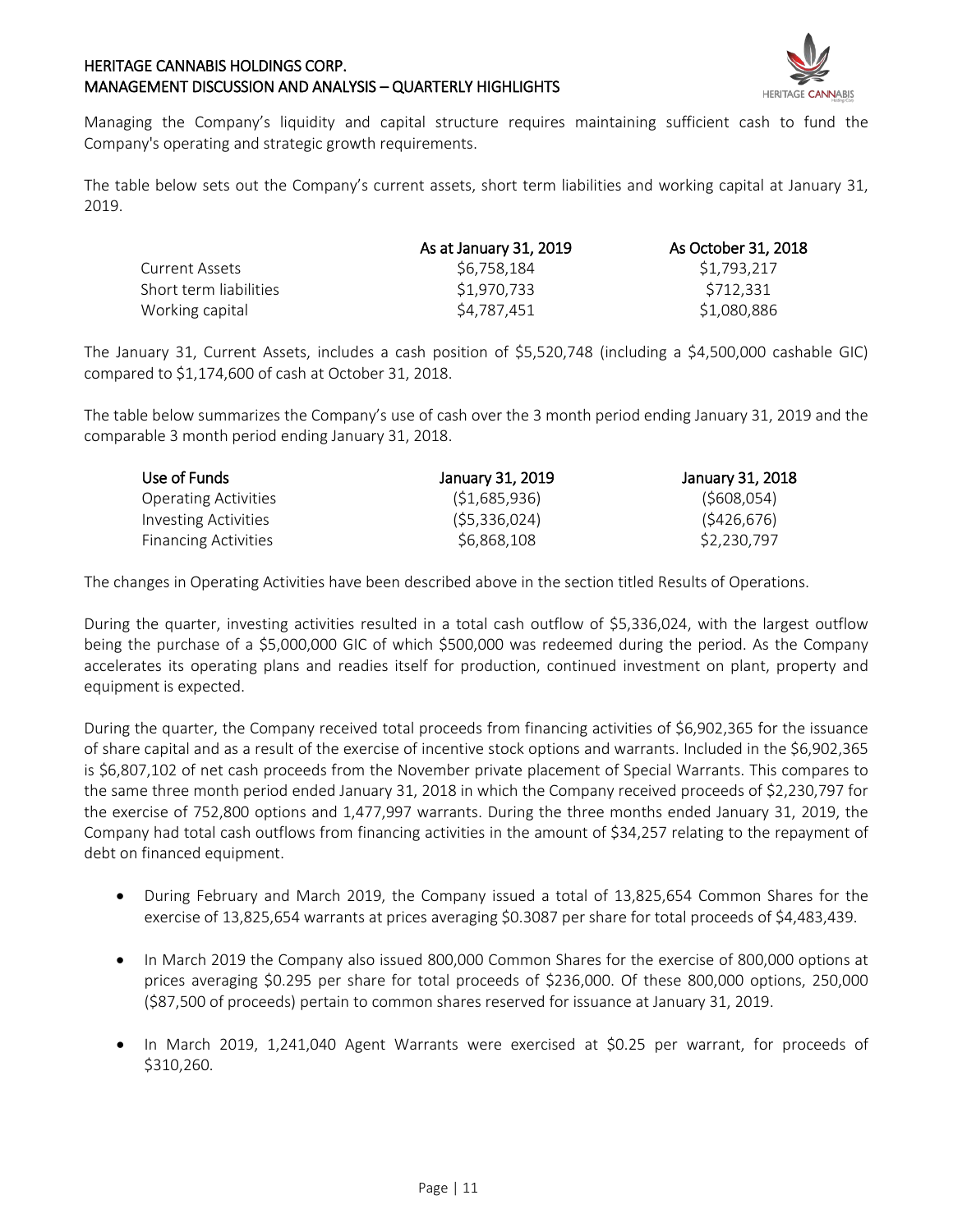

• In March 2019, the Company issued 152,979 Common Shares to a consultant for nil consideration in connection with an agreement between CannaCure and the consultant whereby Common Shares were issuable upon the successful harvest of cannabis out of the Company's Fort Erie facility.

#### Capital Resources

To date and for the immediate future, the Company expects to finance its operations through debt and equity financing until such time as its operations generate positive cash flows and are self-funding. The Company periodically evaluates the opportunity to raise additional funds through either the public or private placement of equity capital to strengthen its financial position and to provide sufficient cash reserves for growth and development of the business' strategic initiatives. There can be no assurance the Company will be able to obtain required financing in the future on acceptable terms to the Company.

The current monthly "burn" rate for general and administrative expenses is approximately \$450,000 and is reflective of the Company's accelerated growth and operational footprint in the last quarter.

Management had originally budgeted a need for \$3,500,000 to fund capital expenditures, based on \$1,500,000 for the expansion and retrofit of its facilities and \$2,000,000 for the purchase of 3 oil extraction machines and fit outs. To date, Management has deposited \$247,143 towards the purchase of 5 machines but believes that it can secure acceptable asset backed financing terms, which would free up approximately \$1,750,000 of cash budgeted for procurement of extraction equipment.

The reduction in funding required for the extraction equipment will be redeployed towards the Purefarma purchase commitments for hemp grain and biomass. At January 31, 2019, the Company had deposited \$200,000 towards the purchase of grain, leaving a future funding requirement of \$1,748,000 for the input materials.

#### Transactions with Related Parties

All related party transactions are in the normal course of operations and are measured at the exchange amount, which is the amount of consideration established and agreed to by the related parties. Management compensation transactions for the three month period ended January 31, 2019 and 2018 are summarized as follows:

| Key Management Compensation <sup>(1)</sup> | 2019   | 2018      |
|--------------------------------------------|--------|-----------|
| Short-term management benefits             | 45,000 | 40,000    |
| Consulting fees                            | 81,012 | 7,500     |
| Salary and employment benefits             | 34,842 | nil       |
| Rent                                       | 12,645 | nil       |
| Share-based payments                       | nil    | \$519,074 |

(1) Key management personnel are persons responsible for planning, directing and controlling activities of an entity, and include executive and non-executive directors.

As of January 31, 2019, Clint Sharples and a company controlled by Clint Sharples were prepaid \$4,800 (October 31, 2018 - \$nil), Graeme Staley, a director of the Company, and persons related to him were owed \$45,820 (2018- \$nil), Peter Yuzek was owed \$1,975 (2018 - \$nil), and Debra Senger, a director of the Company was owed \$9,165 (October 31, 2018 - \$10,650). At January 31, 2019, the Company was owed \$33,532 (2018 - \$nil) from a company owned by the former shareholders of Purefarma and controlled by Peter Yuzek, Graeme Staley, and persons related to Graeme Staley.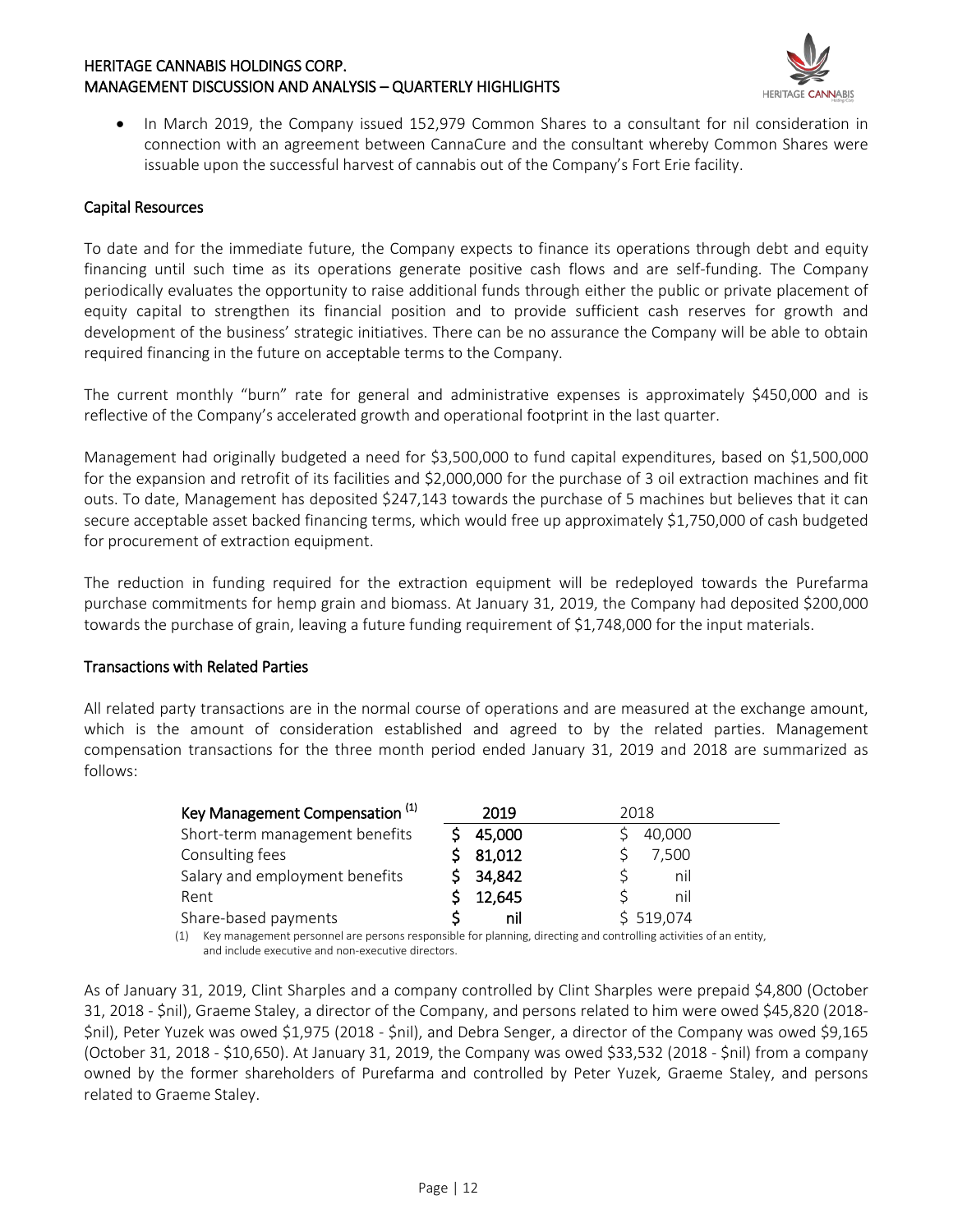

#### Proposed Transactions

In the normal course of business, the Company evaluates property and business development acquisition transactions and, in some cases, makes proposals to acquire such prospects. These proposals, which are usually subject to Board, regulatory and, sometimes, shareholder approvals, may involve future payments, share issuances and and/or financial obligations. These future obligations are usually contingent in nature and generally the Company is only required to incur the obligation if it wishes to continue with the transaction. As of this date, the Company has a number of possible transactions that it is examining some of which are described in this MD&A. Management is uncertain whether any of these proposals will ultimately be completed.

#### Subsequent Events

Please refer to Note 19 - Subsequent Events of the Interim Condensed Consolidated Financial Statements for the three month period ended January 31, 2019 for full disclosure of the subsequent events occurring subsequent to January 31, 2019.

#### Directors and Officers

The directors and officers of the Company are:

Donald Ziraldo, Director and Chairman Clint Sharples, President, CEO and Director Graeme Staley, Director Celine Arsenault, Director Debra Senger, Director Erin Prohaska, CFO Daniel Phaure, COO Elizabeth Thomas, Secretary

#### Conflicts of Interest

Certain officers and directors of the Company are officers and/or directors of, or are associated with other natural resource companies that acquire interests in mineral properties. Such associations may give rise to conflicts of interest. The directors are required by law, however, to act honestly and in good faith with a view to the best interests of the Company and its shareholders and to disclose any personal interest which they may have in any material transaction which is proposed to be entered into with the Company and to abstain from voting as a director for the approval of any such transaction.

#### Risks and Uncertainties

The following are certain factors relating to the Company's business which prospective investors should carefully consider before deciding whether to purchase Common Shares in the Company's authorized capital. The following information is a summary only of certain risk factors and is qualified in its entirety by reference to, and must be read in conjunction with, the detailed information appearing elsewhere in this MD&A. These risks and uncertainties are not the only ones the Company is facing. Additional risk and uncertainties not presently known to us, or that we currently deem immaterial, may also impair our operations. If any such risks actually occur, the business, financial condition, liquidity and results of our operations could be materially adversely affected.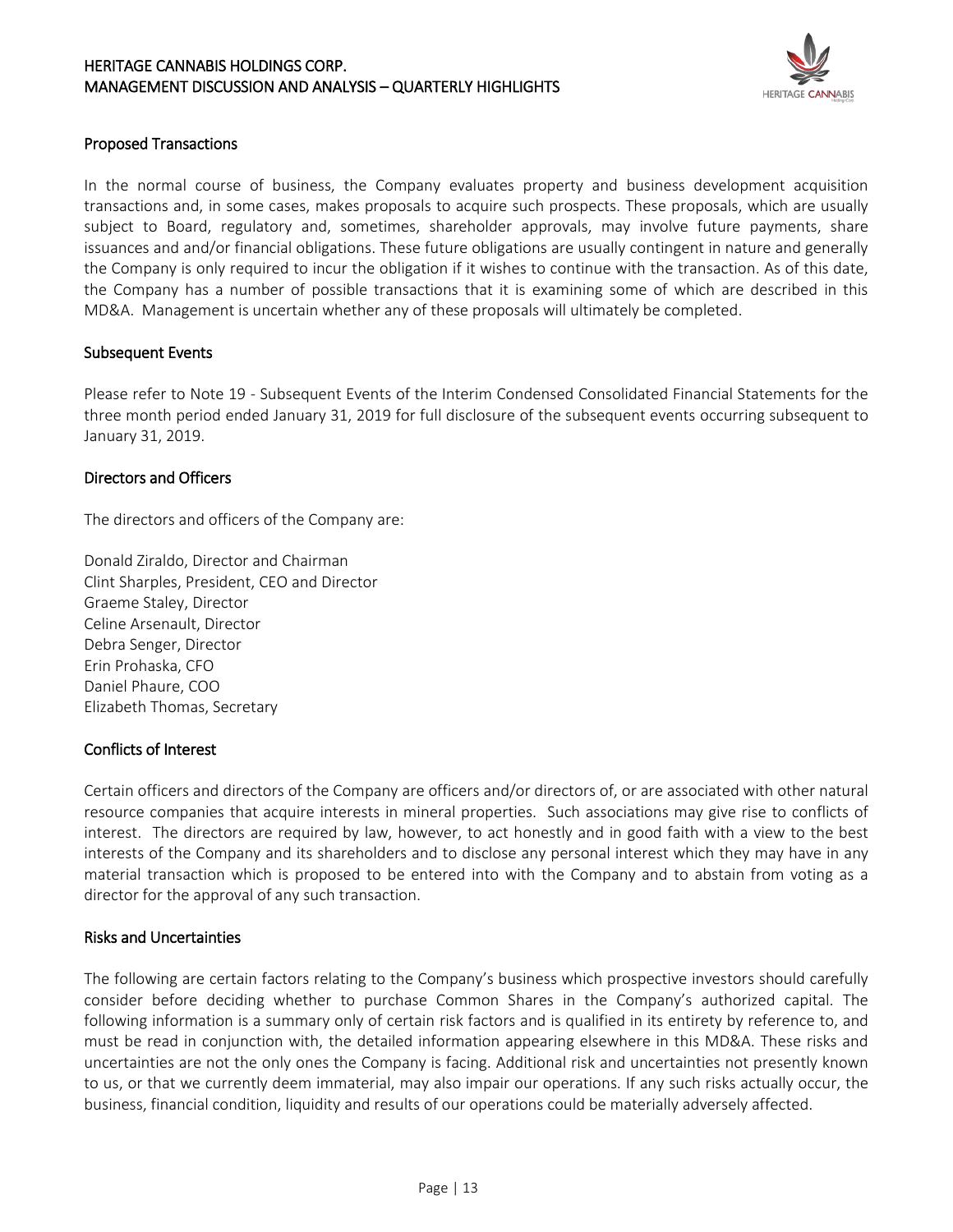

#### Risks related to operating the Company's business

#### Additional Financing

From time to time, the Company may require additional financing. The Company's ability to obtain additional financing, if and when required, will depend on investor demand, operating performance, the condition of the capital markets and other factors. If the Company raises additional funds through the issuance of equity, equitylinked or debt securities, those securities may have rights, preferences, or privileges senior to the rights of holders of Common Shares, and existing holders of such shares may experience dilution.

#### Reliance on Licenses

Failure to comply with the Health Canada licensing requirements, pursuant to the Cannabis Act and Cannabis Regulations, any failure to maintain the licenses would have a material, adverse impact on the business, financial condition and operating results of the Company as a whole, including all subsidiaries whether or not they are license holders.

#### Reliance on Facilities

The Company's existing facilities in Falkland, British Columbia and Fort Erie, Ontario are integral to the Company's grow operations and its ability to integrate the extraction capabilities of Purefarma. Any adverse changes or developments affecting either facility may impact the Company's ability to produce cannabis and cannabis products, its business, financial condition and its results of operations.

#### Volatile Market Price for Common Shares

The market price for Common Shares may be volatile and subject to wide fluctuations in response to numerous factors, many of which are beyond the Company's control, including the following:

- actual or anticipated fluctuations in the Company's quarterly results of operations;
- recommendations by securities research analysts;
- changes in the economic performance or market valuations of companies in the industry in which the Company operates;
- addition or departure of the Company's executive officers and other key personnel;
- release or expiration of transfer restrictions on outstanding Common Shares;
- sales or perceived sales of additional Common Shares;
- operating and financial performance that vary from the expectations of management, securities analysts and investors;
- regulatory changes affecting the Company's industry generally and its business and operations;
- announcements of developments and other material events by the Company or its competitors;
- fluctuations to the costs of vital production materials and services;
- changes in global financial markets and global economies and general market conditions, such as interest rates and pharmaceutical product price volatility;
- significant acquisitions or business combinations, strategic partnerships, joint ventures or capital commitments by or involving the Company or its competitors;
- operating and share price performance of other companies that investors deem comparable to the Company or from a lack of market comparable companies; and
- news reports relating to trends, concerns, technological or competitive developments, regulatory changes and other related issues in the Company's industry or target markets.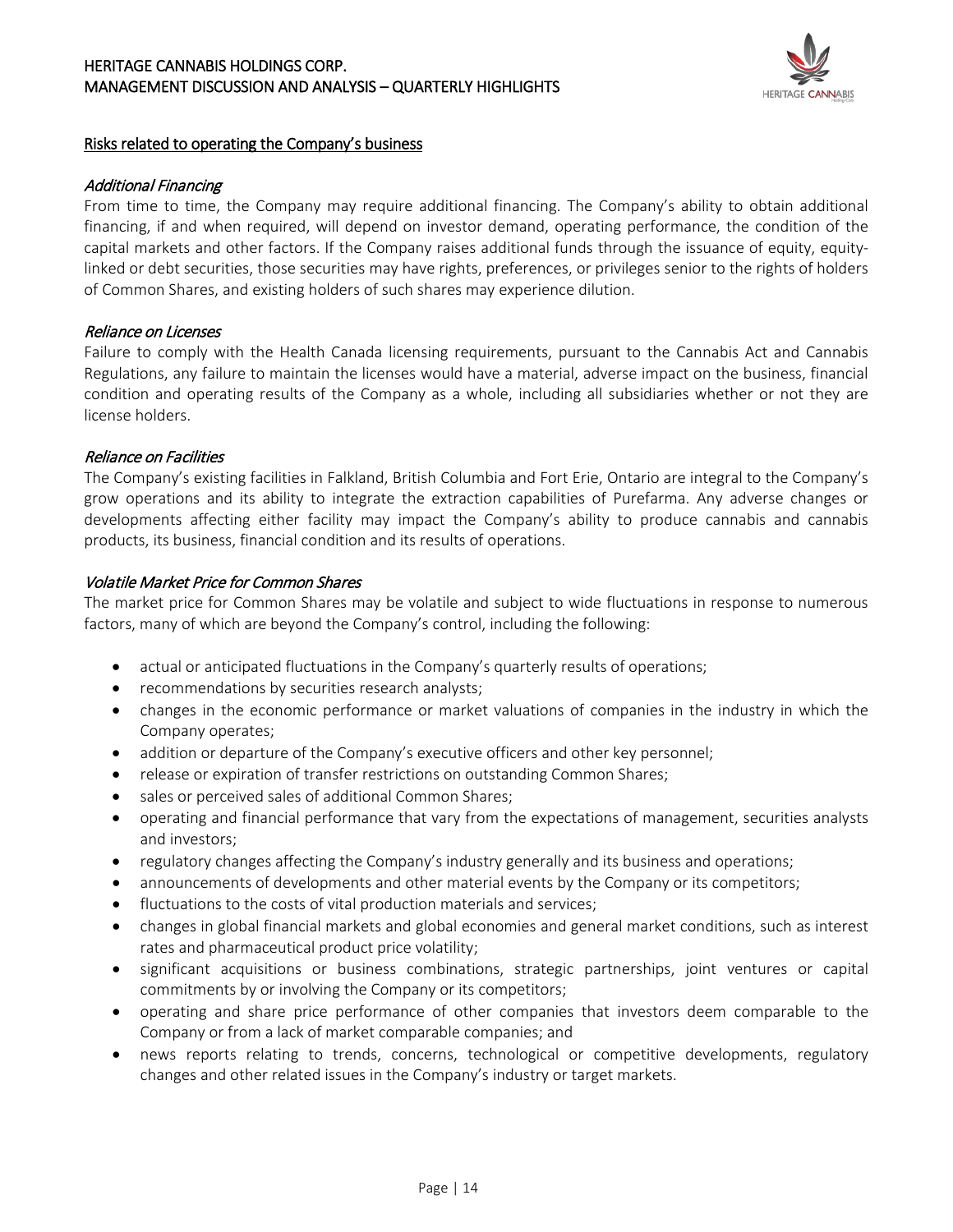

Financial markets have recently experienced significant price and volume fluctuations that have particularly affected the market prices of equity securities of companies and that have often been unrelated to the operating performance, underlying asset values or prospects of such companies. Such volatility has been particularly evident with regards to the share prices of cannabis companies that are reporting issuers in Canada. Accordingly, the market price of Common Shares may decline even if the Company's operating results, underlying asset values or prospects have not changed. Additionally, these factors, as well as other related factors, may cause decreases in asset values that are lasting and not temporary, which may result in impairment losses. There can be no assurance that continuing fluctuations in share price and volume will not occur. If such increased levels of volatility and market turmoil continue, the Company's operations could be adversely impacted and the trading price of Common Shares may be materially adversely affected.

#### Licensing Requirements Under the Cannabis Regulations

The market for cannabis (including medical cannabis) in Canada is regulated by the Controlled Drug and Substances Act, the Cannabis Act and Cannabis Regulations, the Narcotic Control Regulations, and other applicable law. Any applicant seeking to become licensed cultivator, producer and/or seller under the Cannabis Regulations is subject to stringent Health Canada licensing requirements. The government of Canada has only issued to date a limited number of licenses under the Cannabis Regulations to cultivate, process and/or sell cannabis. There are, however, several hundred applicants for licenses. The number of licenses granted could have an impact on the operations of the Company. Because of the early stage of the industry in which the Company operates, the Company expects to face additional competition from new entrants. According to Health Canada, there were 163 authorized licensed cultivators, processors and sellers under the Cannabis Act as of the date of this MD&A. If the number of users of cannabis in Canada increases, the demand for products will increase and the Company expects that competition will become more intense, as current and future competitors begin to offer an increasing number of diversified products. To remain competitive, the Company will require a continued level of investment in research and development, marketing, sales and client support. The Company may not have sufficient resources to maintain research and development, marketing, sales and client support efforts on a competitive basis which could materially and adversely affect the business, financial condition and results of operations of the Company.

#### Holding Company Status

The Company is a holding company and essentially all of its operating assets are the capital stock of its subsidiaries. As a result, investors in the Company are subject to the risks attributable to its subsidiaries. As a holding company, the Company conducts substantially all of its business through its subsidiaries, which generate substantially all of its revenues. Consequently, the Company's cash flows and ability to complete current or desirable future enhancement opportunities are dependent on the earnings of its subsidiaries and the distribution of those earnings to the Company. The ability of these entities to pay dividends and other distributions will depend on their operating results and will be subject to applicable laws and regulations which require that solvency and capital standards be maintained by such companies and contractual restrictions contained in the instruments governing their debt. In the event of a bankruptcy, liquidation or reorganization of any of the Company's subsidiaries, holders of indebtedness and trade creditors will generally be entitled to payment of their claims from the assets of those subsidiaries before any assets are made available for distribution to the Company.

#### Management of Growth

The Company may be subject to growth-related risks including capacity constraints and pressure on its internal systems and controls. The ability of the Company to manage growth effectively will require continued implementation and improvement of its operational and financial systems and to expand, train and manage its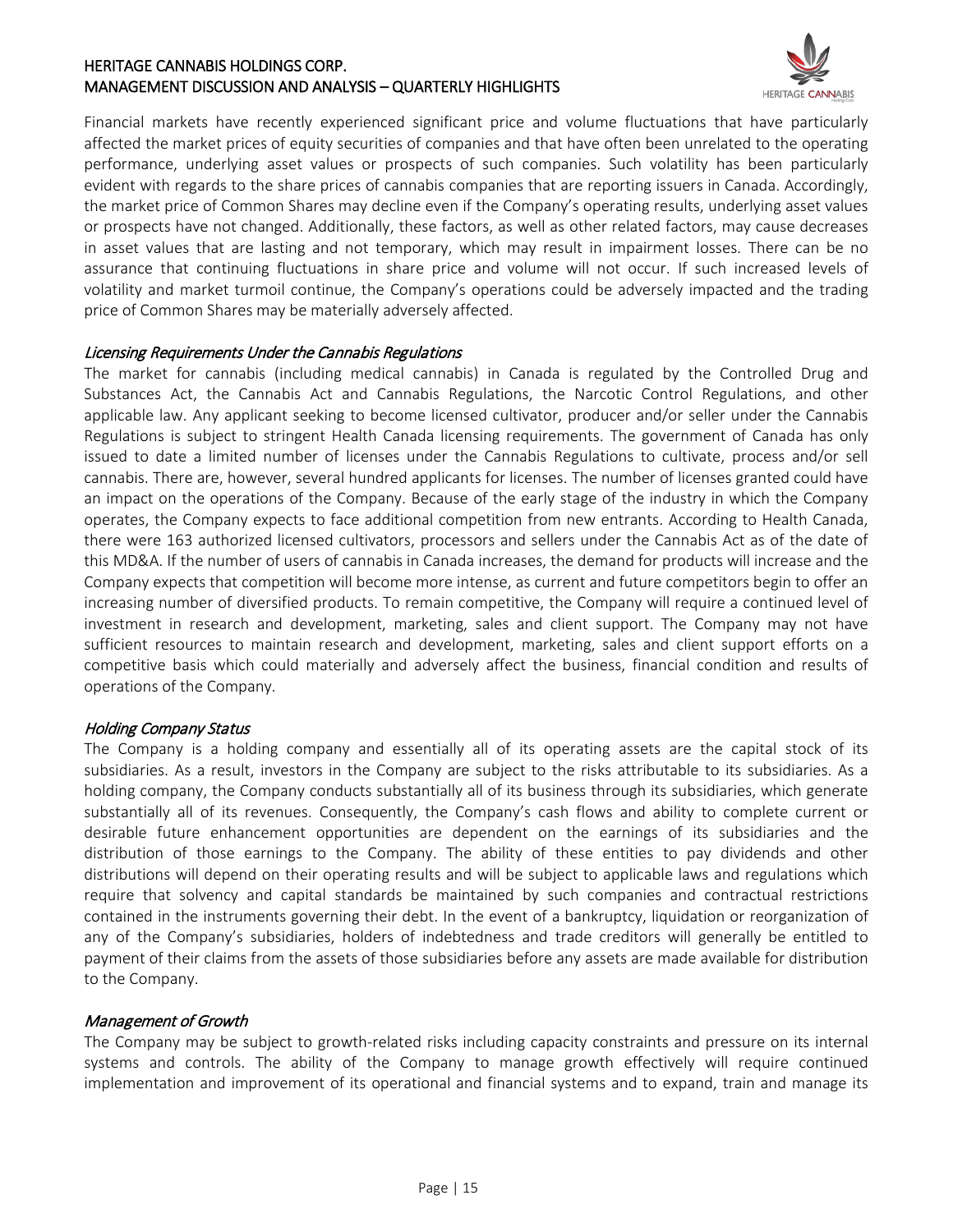

employee base. The inability of the Company to deal with growth may have a material adverse effect on its business, financial condition, results of operations and prospects.

#### Reliance on Management

The success of the Company is dependent upon the ability, expertise, judgment, discretion and good faith of its senior management. While employment agreements and incentive programs are customarily used as primary methods of retaining the services of key employees, these agreements and incentive programs cannot assure the continued services of such employees. Any loss of the services of such individuals could have a material adverse effect on the Company's business, operating results or financial condition.

#### Conflicts of Interest

The Company may be subject to various potential conflicts of interest because of the fact that some of its officers and directors may be engaged in a range of business activities. In addition, the Company's executive officers and directors may devote time to their outside business interests, so long as such activities do not materially or adversely interfere with their duties to the Company, as applicable. External business interests may require significant time and attention of the Company's executive officers and directors. In some cases, executive officers and directors may have fiduciary obligations associated with external business interests that may interfere with their abilities to devote time to the Company's business and affairs, as applicable, and this could adversely affect the Company's operations.

In addition, the Company may also become involved in transactions that conflict with the interests of its respective directors and the officers, who may from time to time deal with persons, firms, institutions or corporations with which the Company may be dealing, or which may be seeking investments similar to those desired by it. The interests of these persons, firms, institutions or corporations could conflict with those of the Company. In addition, from time to time, these persons, firms, institutions or corporations may be competing with the Company for available investment opportunities. Conflicts of interest, if any, will be subject to the procedures and remedies provided under the applicable laws. In particular, in the event that such a conflict of interest arises at a meeting of the Company's directors, a director who has such a conflict will abstain from voting for or against the approval of such participation or such terms. In accordance with the applicable laws, the directors of the Company are required to act honestly, in good faith and in the best interests of the Company.

#### Litigation

The Company may become party to litigation from time to time in the ordinary course of its business which could adversely affect its operations. Should any litigation in which the Company becomes involved be determined against it, such a decision may adversely affect the Company's ability to continue operating, adversely affect the market price of Common Shares and use significant resources. Even if the Company is involved in litigation and succeeds, litigation can redirect significant company resources. Litigation may also create a negative perception of the Company's brand and the brands of its subsidiaries.

#### Dividends

The Company's policy is to retain earnings to finance the development and enhancement of its products and to otherwise reinvest in the Company's businesses. Therefore, the Company does not anticipate paying cash dividends on Common Shares in the foreseeable future. Any decision to declare and pay dividends in the future will be made at the discretion of the board of directors of the Company and will depend on, among other things, financial results, cash requirements, contractual restrictions and other factors that the board of directors of the Company may deem relevant. As a result, investors may not receive any return on investment in the Common Shares unless they sell them for a share price that is greater than that at which such investors purchased them.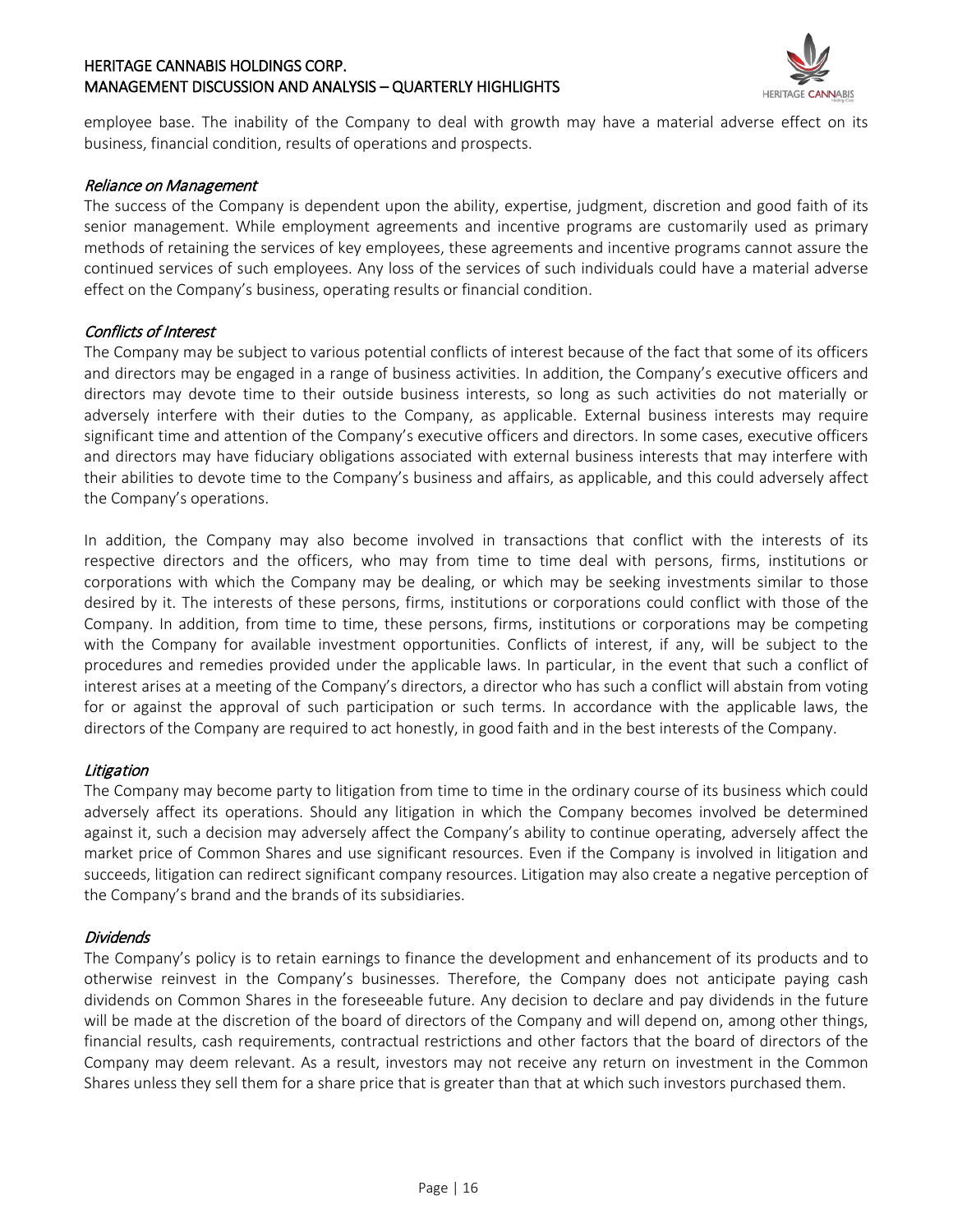

#### Limited Market for Securities

There can be no assurance that an active and liquid market for the Common Shares will be maintained and an investor may find it difficult to resell any securities of the Company.

#### Liquidity Risk

The Company's ability to remain liquid over the long term depends on its ability to obtain additional financing. The Company has in place planning and budgeting processes to help determine the funds required to support normal operating requirements on an ongoing basis as well as its planned development and capital expenditures. The Company's approach to managing liquidity risk is to ensure that it will have sufficient liquidity to meet liabilities when due.

#### Cyber Security

The Company relies on certain internal processes, infrastructure and information technology systems to efficiently operate its business in a secure manner. The Company's risk and exposure to these matters cannot be fully mitigated because of, among other things, the evolving nature of these threats. As a result, cyber security and the continued development and enhancement of controls, training, processes designed to protect systems, computers, software, date and networks from attack, damage or unauthorized access is a priority. The inability to continue to enhance or prevent a failure of these internal processes, infrastructure or information technology systems could negatively impact the Company's ability to operate its business.

#### Intellectual Property Risk

The success of the Company's business depends in part on its ability to protect its ideas, technology and proprietary know-how. Even as the Company moves to protect its intellectual property with trademarks and trade processes, patents, copyrights or by other means, it is not assured that competitors will not develop similar technologies, methods or that in the event of an infringement, the Company will be able to exercise its legal rights. Actions taken to protect or preserve intellectual property rights may require significant resources such that said actions meaningfully impact the ability to successful grow the business.

### Third Party Transportation

The Company is required to rely on third party transportation services. The Company is exposed to the inherent risks associated with relying on third party transportation service providers, including logistical problems, delays, loss or theft of product and increased shipping costs. Any delay in transporting the product, breach of security or loss of product, could have material adverse effect on the Company's business, financial performance and results of operations. Moreover, any breach of security and loss of product during transport could affect the Company's status as a Licensed Producer.

#### Risks related to operating in the Cannabis Industry

#### The Cannabis Industry is Subject to Competition

There is potential that the Company will face intense competition from other companies, some of which can be expected to have longer operating histories and more financial, production and marketing resources and experience than the Company. Additionally, there is potential that the industry will undergo consolidation, creating larger companies that may have increased geographic scope and other economies of scale. Increased competition by larger, better-financed competitors with geographic or other structural advantages could materially and adversely affect the business, financial condition and results of operations of the Company.

Because of the early stage of the industry in which the Company operates in the cannabis area, the Company expects to face additional competition from new entrants. If the number of users of cannabis in Canada increases,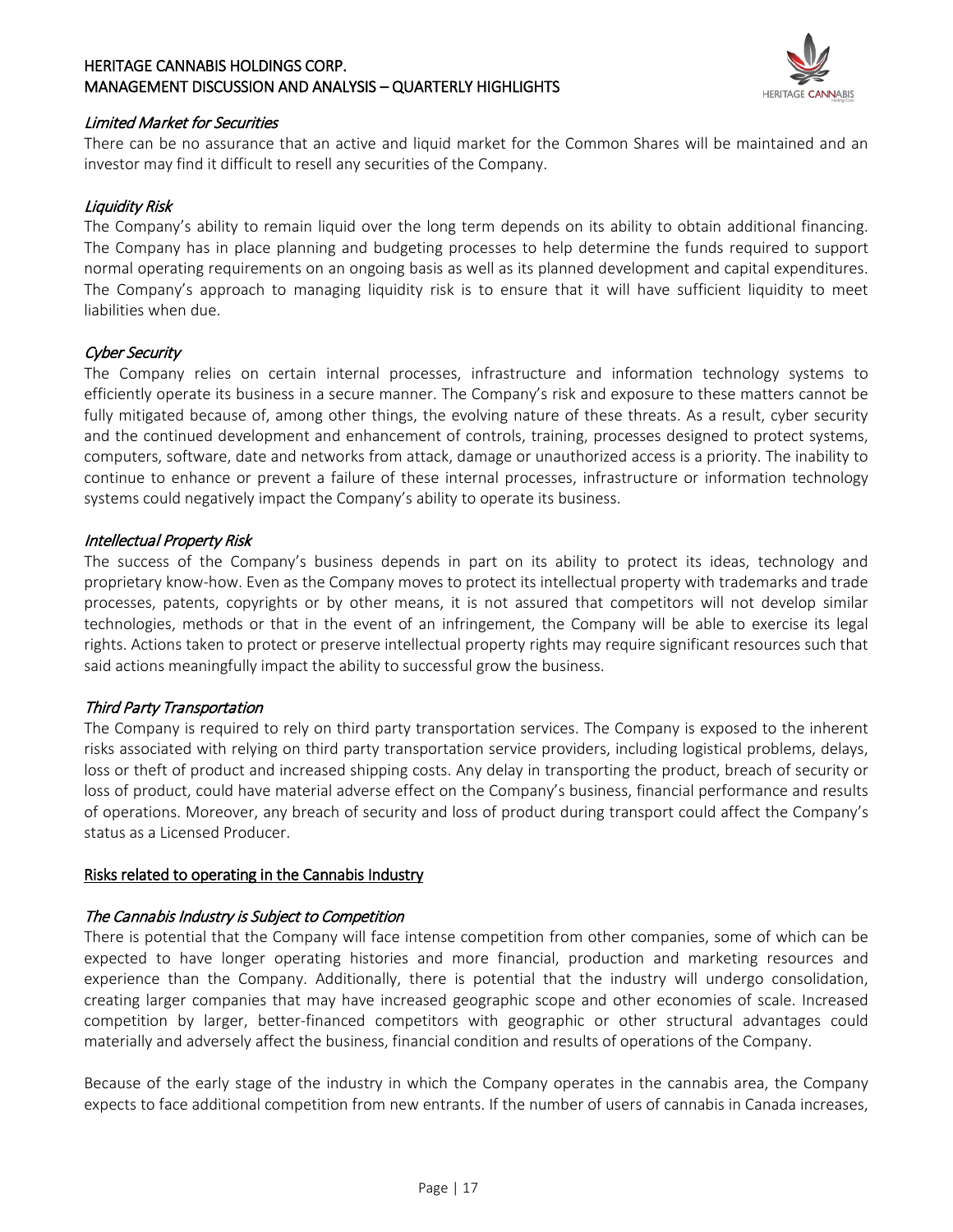

the demand for products will increase and the Company expects that competition will become more intense, as current and future competitors begin to offer an increasing number of diversified products and pricing strategies. To remain competitive, the Company will require a continued high level of investment in research and development, marketing, sales and client support. The Company may not have sufficient resources to maintain research and development, marketing, sales and client support efforts on a competitive basis which could materially and adversely affect the business, financial condition and results of operations of the Company.

#### Consumer perception

Consumer perception regarding the safety, efficacy and quality of cannabis can be significantly influenced by scientific research or findings, regulatory investigations, litigation, media attention and other publicity regarding consumption of medicinal marijuana products. There can be no assurance that consumer perception will remain positive or that adverse research reports, findings, proceedings, media attention or publicity, with or without merit, will not have a material and adverse impact on the cannabis industry as a whole, or the Company's ability to sell its products.

#### Regulatory Risks

The Company's subsidiaries operate in a new industry which is highly regulated, highly competitive and evolving rapidly. As such, new risks may emerge, and management may not be able to predict all such risks or be able to predict how such risks may result in actual results differing from the results contained in any forward-looking statements. The Company's ability to grow, store, process and sell cannabis in Canada is dependent on obtaining licenses from Health Canada and the need to maintain such licenses in good standing. Failure to: (i) comply with the requirements of a license; and (ii) maintain a license would have a material adverse impact on the business, financial condition and operating results of the Company.

The Company will incur ongoing costs and obligations related to regulatory compliance. Failure to comply with regulations may result in additional costs for corrective measures, penalties or in restrictions of our operations. In addition, changes in regulations, more vigorous enforcement thereof or other unanticipated events could require extensive changes to the Company's operations, increased compliance costs or give rise to material liabilities, which could have a material adverse effect on the business, results of operations and financial condition of the Company.

The industry is subject to extensive controls and regulations, which may significantly affect the financial condition of market participants. The marketability of any product may be affected by numerous factors that are beyond the Company's control and which cannot be predicted, such as changes to government regulations, including those relating to taxes and other government levies which may be imposed. Changes in government levies, including taxes, could reduce the Company's earnings and could make future capital investments or the Company's operations uneconomic. The industry is also subject to numerous legal challenges, which may significantly affect the financial condition of market participants and which cannot be reliably predicted.

### Environmental Regulations and Risks

The Company's operations are subject to environmental regulation. These regulations mandate, among other things, the maintenance of air and water quality standards and land reclamation. They also set forth limitations on the generation, transportation, storage and disposal of solid and hazardous waste. Environmental legislation is evolving in a manner which will require stricter standards and enforcement, increased fines and penalties for noncompliance, more stringent environmental assessments of proposed projects and a heightened degree of responsibility for companies and their officers, directors and employees. There is no assurance that future changes in environmental regulation, if any, will not adversely affect the Company's operations.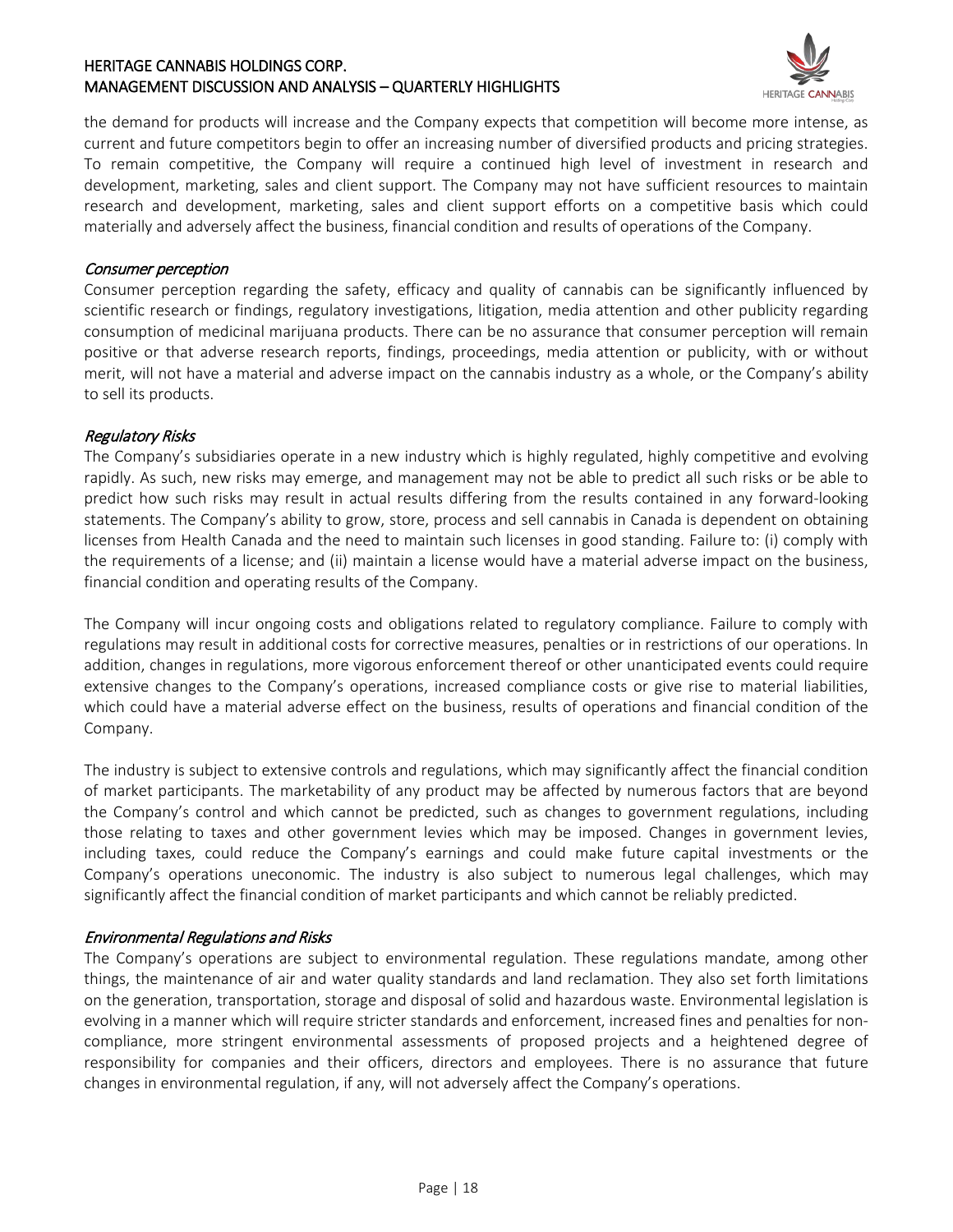

Government approvals and permits are currently, and may in the future, be required in connection with the Company's operations. To the extent such approvals are required and not obtained, the Company may be curtailed or prohibited from the proposed production of cannabis or from proceeding with the development of their operations as currently proposed.

Failure to comply with applicable laws, regulations and permitting requirements may result in enforcement actions thereunder, including orders issued by regulatory or judicial authorities causing operations to cease or be curtailed, and may include corrective measures requiring capital expenditures, installation of additional equipment, or remedial actions. The Company may be required to compensate those suffering loss or damage by reason of its operations and may have civil or criminal fines or penalties imposed for violations of applicable laws or regulations.

#### *T*he Company is subject to changes in Canadian laws, regulations and guidelines which could adversely affect the Company's future business, financial condition and results of operations.

The Company's operations will be subject to various laws, regulations and guidelines relating to the manufacture, management, packaging/labelling, advertising, sale, transportation, storage and disposal of cannabis but also including laws and regulations relating to drugs, controlled substances, health and safety, the conduct of operations and the protection of the environment. Changes to such laws, regulations and guidelines due to matters beyond the control of the Company may cause adverse effects business, financial condition and results of operations of the Company. The Company endeavours to comply with all relevant laws, regulations and guidelines. To the best of the Company's knowledge, the Company is in compliance or in the process of being assessed for compliance with all such laws, regulations and guidelines.

On June 30, 2016, the Canadian Federal Government established the Task Force to seek input on the design of a new system to legalize, strictly regulate and restrict access to marijuana. On November 30, 2016, the Task Force completed its review and published a report outlining its recommendations. On April 13, 2017, the Canadian Federal Government released Bill C-45, which proposes the enactment of the Cannabis Act, to regulate the production, distribution and sale of cannabis for unqualified adult use. On October 17, 2018, the Cannabis Act, as well as laws to address drug-impaired driving, protect public health and safety and prevent youth access to cannabis, came into force.

The Cannabis Act prohibits testimonials and branding and packaging that is appealing to youth. The restrictions on advertising, marketing and the use of logos and brand names could have a material adverse impact on the Company's business, financial condition and results of operation. The legislative framework pertaining to the Canadian adult-use cannabis market is developing and subject to change. In addition, the governments of every Canadian province and territory have, to varying degrees, announced proposed, and in some cases enacted, regulatory regimes for the distribution and sale of cannabis for adult-use purposes within those jurisdictions. There is no guarantee that provincial legislation regulating the distribution and sale of cannabis for adult-use purposes will be enacted according to all the terms announced by such provinces and territories, or at all, or that any such legislation will create the growth opportunities that the Company currently anticipates. While the impact of any new legislative framework for the regulation of the Canadian adult-use cannabis market is uncertain, any of the foregoing could result in a material adverse effect on the Company's business, financial condition and results of operation.

#### Restrictions on Sales Activities

The industry is in its early development stage and restrictions on sales and marketing activities imposed by Health Canada, various medical associations, other governmental or quasi-governmental bodies or voluntary industry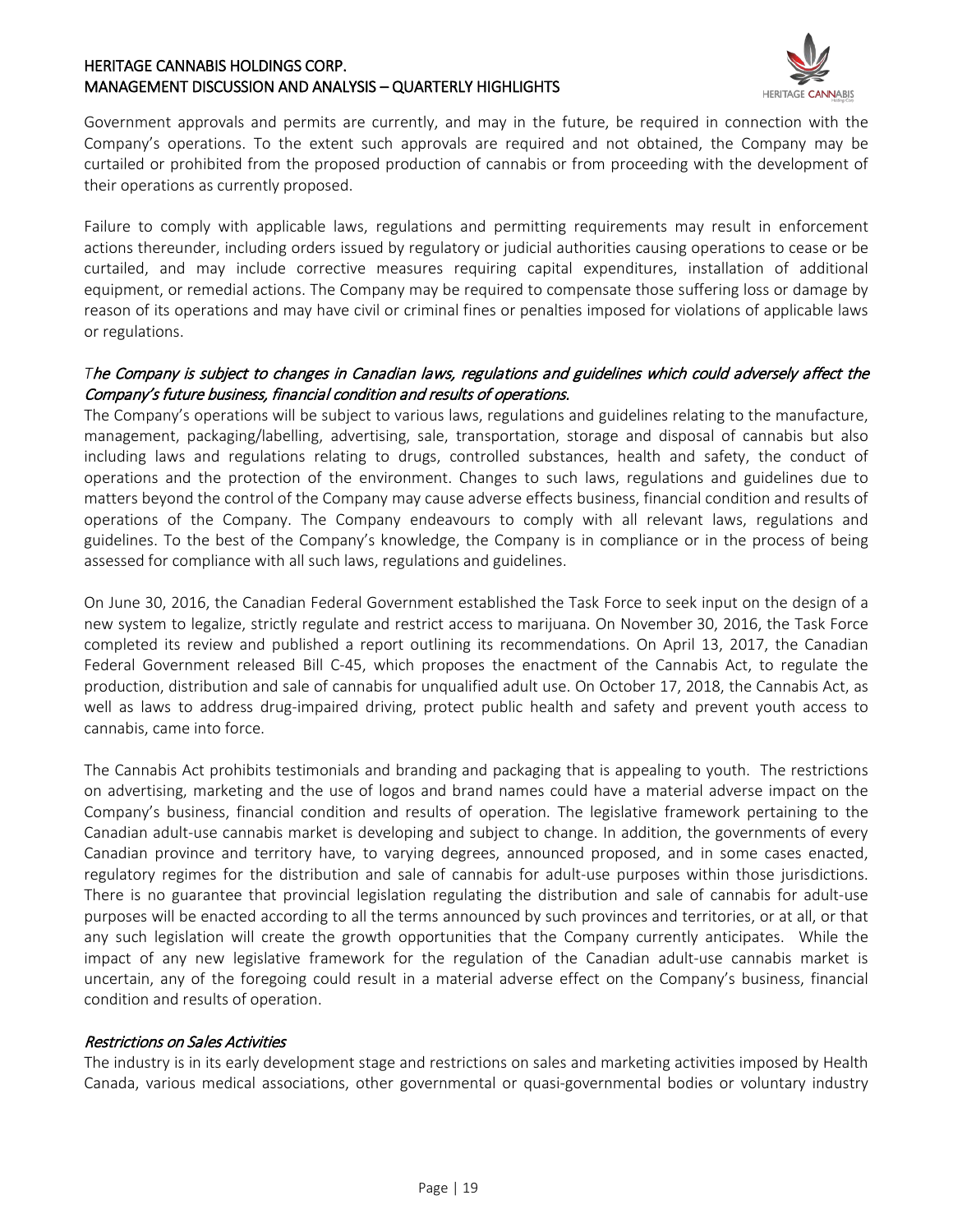

associations may adversely affect the Company's ability to conduct sales and marketing activities and could have a material adverse effect on the Company's respective businesses, operating results and financial conditions.

#### Risks Inherent in an Agriculture Business

The Company's business involves the growing of cannabis, which is an agricultural product. As such, the business is subject to the risks inherent in the agricultural business, such as pests, plant diseases and similar agricultural risks. Although the Company grows its products indoors under climate controlled conditions, and carefully monitors the growing conditions with trained personnel, there can be no assurance that natural elements will not have a material adverse effect on the volume, quality and consistency of its products.

#### Vulnerability to Rising Energy Costs

The Company's cannabis growing operations consume considerable energy, making the Company vulnerable to rising energy costs. Rising or volatile energy costs may adversely impact the business of the Company and its ability to operate profitably.

#### Product Liability

As a manufacturer and distributor of products designed to be ingested or inhaled by humans, the Company faces an inherent risk of exposure to product liability claims, regulatory action and litigation if its products are alleged to have caused significant loss or injury. In addition, the manufacture and sale of products involve the risk of injury or loss to consumers due to tampering by unauthorized third parties, product contamination, unauthorized use by consumers or other third parties. Previously unknown adverse reactions resulting from human consumption of the Company's products alone or in combination with other medications or substances could occur. The Company may be subject to various product liability claims, including, among others, that the Company's products caused injury, illness or loss, include inadequate instructions for use or include inadequate warnings concerning possible side effects or interactions with other substances. A product liability claim or regulatory action against the Company could result in increased costs, adversely affect the Company's reputation with its respective clients and consumers generally, and adversely affect the results of operations and financial conditions of the Company.

### Product Recalls

Manufacturers and distributors of products may be subject to the recall or return of their products for a variety of reasons, including product defects, such as contamination, unintended harmful side effects or interactions with other substances, packaging safety and inadequate or inaccurate labeling disclosure. If any of the Company's products are recalled due to an alleged product defect or for any other reason, the Company could be required to incur the unexpected expense of the recall and any legal proceedings that might arise in connection with the recall. The Company may lose a significant amount of sales and may not be able to replace those sales at an acceptable margin or at all. In addition, a product recall may require significant management attention.

#### Operating Risk and Insurance Coverage

The Company has insurance to protect its assets, operations and employees. While the Company believes its insurance coverage addresses all material risks to which they are exposed and is adequate and customary in its current state of operations, such insurance is subject to coverage limits and exclusions and may not be available for the risks and hazards to which the Company is exposed. However, the Company may also be unable to maintain insurance to cover these risks at economically feasible premiums. Insurance coverage may not continue to be available or may not be adequate to cover any resulting liability. The Company might also become subject to liability for pollution or other hazards which may not be insured against or which the Company may elect not to insure against because of premium costs or other reasons. Losses from these events may cause the Company to incur significant costs that could have a material adverse effect upon the Company's financial performance and results of operations.